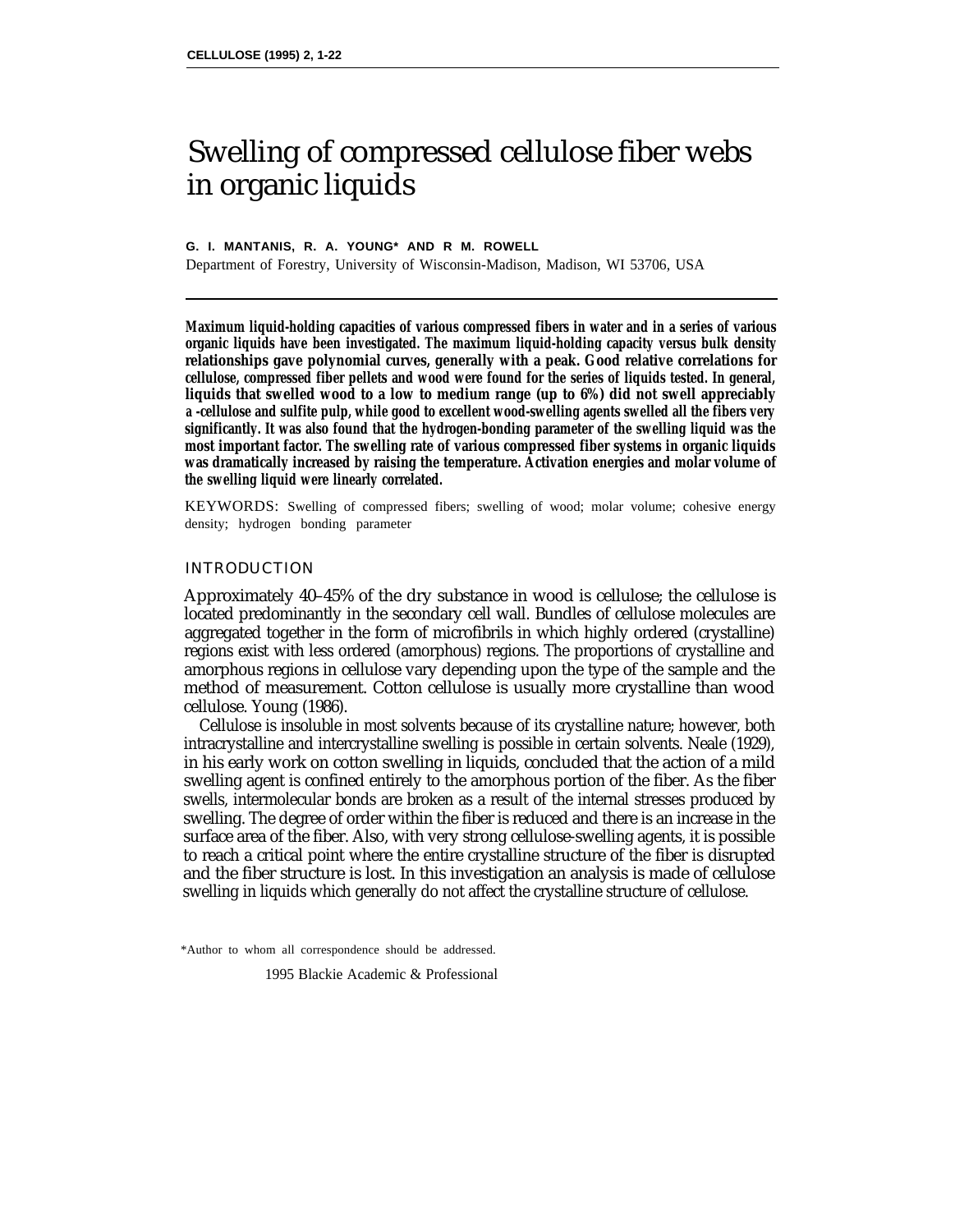#### **Cellulose swelling in water and organic liquids**

Only limited data are available for the cross-sectional swelling of cellulose fibers because of the time consumed in making a single accurate measurement and the need to measure a large number of fibers to obtain a reasonable average. Reported values for the percentage swelling, corrected for lumen area, ranged from **31–33%.** for cotton of different varieties and maturity, and 65% for viscose rayon fibers (Moore *et al.,* 1950; Welo *et al.,* 1952; Stamm, 1964), These results are much lower than those for swelling of cellophane, which swelled 137% in volume in water. Essentially all of the water that enters the voids in the cellophane results in swelling in this case (Stamm, 1956; Stamm, 1964).

Another method for determining the swelling of cellulose fibers is the measurement of centrifugal water retention value (Hopner *et al.,* 1955). This empirical method is frequently used because of simplicity, but it gives values which are very low for highly swollen pulps (Scallan and Carles, 1972). The solute exclusion technique, introduced by Aggebrandt and Samuellson (1964), has been the most widely utilized method in recent years. Stone *et al.* (Stone and Scallan, 1967; Stone *et al.,* 1969; Scallan, 1977) applied the technique to determine the fiber saturation point of wood pulps using sugars and dextrans as the porous probe molecules. By measuring concentration changes for a series of solutions comprised of molecules of different sizes, they were able to determine the amount of accessible and inaccessible water, They found a wide range of swelling for both rayon and cellophane samples with textile rayon swelling to a greater extent than tire cord rayon, but both much less than cellophane (Stone *et al.,* 1969). Sulfite wood pulps were found to swell to a greater extent than kraft pulps. However, it is important to note that the large increases in the amount of water within the cell wall that accompanies pulping is not necessarily followed by a concomitant increase in swelling (Scallan, 1977).

Robertson (1964) carried out an investigation on cellulose-liquid interactions and based his swelling interpretations on accessibility measurements of the cellulose using a technique of solvent exchange with thallous ethylate in benzene. He evaluated the effects of molar volume, solubility parameter and liquid dipole interactions on swelling of cellulose fibers. He concluded that molar volume is important to swelling. None of the experimental liquids have a molar volume greater than 100 cc increased the swelling of cellulose to any appreciable extent, even though some of the liquids are capable of strong hydrogen bonding. Liquids which are strongly associated according to the Bottcher (1952) or Pauling (1950) criterion (dipole interactions) do not increase the swelling of cellulose fibers appreciably if they are not capable of participating in hydrogen bonding. Robertson found that hydrogen bonding liquids which are not associated (proton acceptors which do not have proton donor properties) form a second series of correlations in which the fiber swelling is correlated with cohesive energy density (solubility parameter). The remaining non-associated, non-hydrogen bonding liquids did not swell cellulose appreciably. Robertson noted with fibers, as did Nayer and Hossfeld (1949) with wood, that some binary mixtures of liquids can produce more swelling than either component alone. This synergistic effect is particularly notable when water is one of the liquids. In another publication, Robertson (1970) suggested that the factors that determine the effectiveness of the swelling liquid in cellulose include the hydrogen bonding properties and the existence of intermolecular forces that are summed up in the cohesive energy density. In addition, other factors such as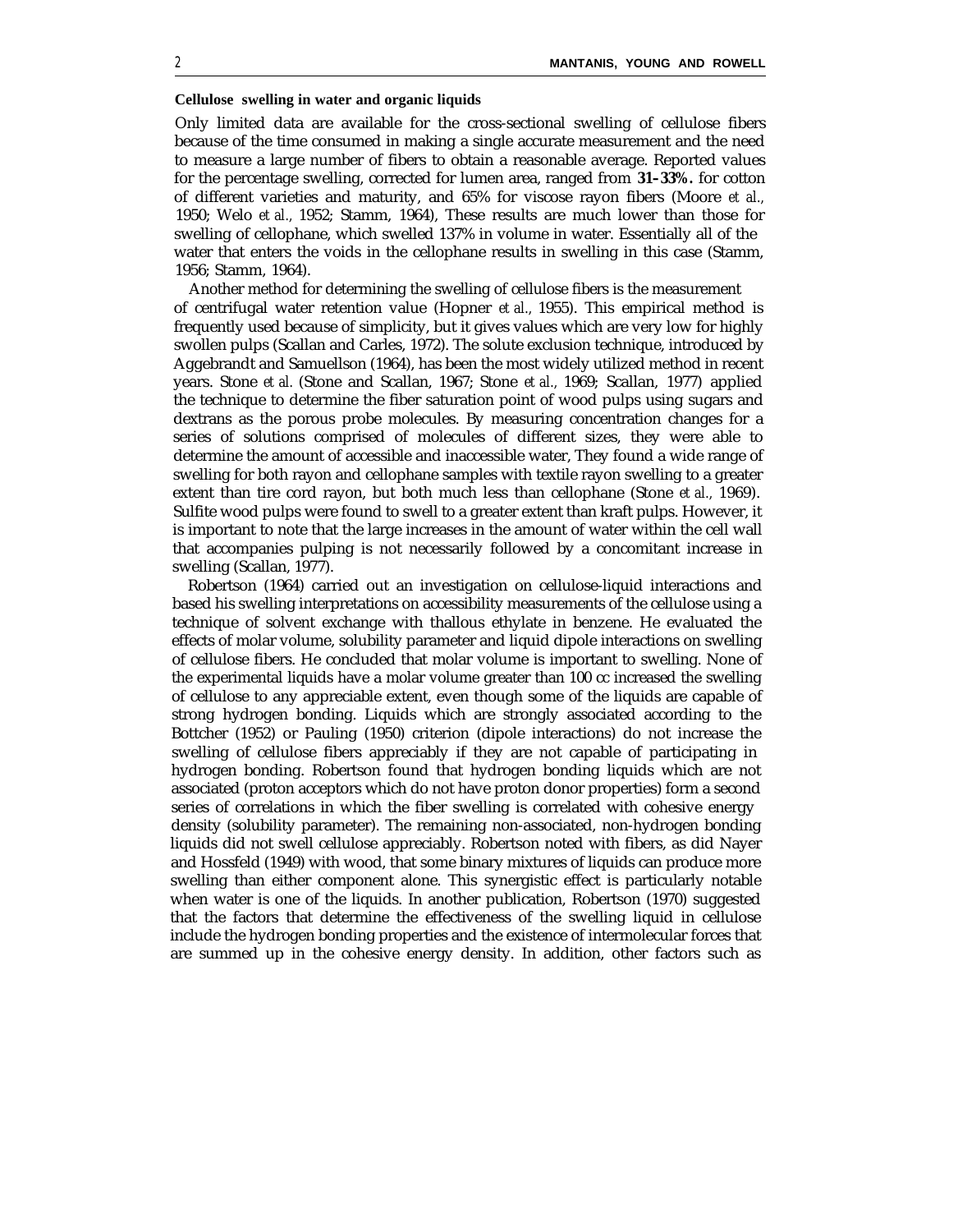molecular volume and steric effects are also of importance. The interaction with cellulose fibers depends additionally on the structure and porosity of the fiber.

Chitumbo *et al.* (1974), in their experiments on the temperature dependence of swelling of homogeneous cellulosic gels, found that temperature had a significant influence on the swelling of cellulose gels. They used a thermostated cylindrical cell and followed progress by measuring the column height with a cathetometer. Particularly notable was the dramatic effect of temperature on the swelling of cellulose gels in dimethylsulfoxide (DMSO).

Thode and Guide (1959), by application of the Hildebrand volubility parameter, presented a hypothesis to explain the swelling behaviour of cellulose in organic liquids. They concluded that the apparent total surface (mostly internal) was a function of the swelling produced by the solvent. It was also noted that the greater the cohesive energy density of the liquid, the greater the ability of the retreating solvent layer to pull elements of the polymer structure together. They also found that a linear relationship existed between the volume increase swelling of cellulose fibers in various polar liquids and the solvent solubility parameter  $(\delta)$ . Amines characteristically did not follow this correlation. It is well known that these particular liquids can penetrate even the highly ordered crystalline regions of a cellulosic fiber (Stamm and Tarkow, 1950; Thode and Guide, 1959).

Philipp *et al.* (1973), in their work on the swelling of cellulose in organic liquids, found that no correlations whatsoever existed between maximum liquid retention value (LRV) and individual solvent properties such as dielectric constant, dipole moment, and cohesive energy density. However, three other parameters were found to be of importance to cellulose swelling in organic liquids: (a) the hydrogen bonding fraction  $\delta_H$  and the polar fraction  $\delta_P$  of the CED, (b) the solvent molar volume, and (c) the cellulose structure, especially the width and distribution of voids, and the lateral-order spectrum. It was also observed that a high  $\delta_H$  and  $\delta_P$  synergistically increased swelling. A high molar volume was not detrimental to swelling if connected with a high  $\delta_H$ , and if a large enough void structure permitted the penetration of the liquid into the fibrous sample. The final LRV was found to be dependent mainly upon the interrelation between molar volume and the swelling agent and the void structure of the fiber sample.

Steiger and Kapur (1972), in their work on the liquid absorption by compressed cotton fibers, found that the weight capacity of various compressed fiber systems was a linear decreasing function of increasing bulk density. On the other hand, the volume capacity versus bulk density relationships were curves with a peak; each environmental pressure produced an optimum volume capacity in the region of a bulk density of about 0.8 g cm<sup>-3</sup>. It was also observed that below a bulk density of about 0.2 g cm<sup>-3</sup>, contact with liquid caused a reduction in the total volume of the absorbent (i.e. cotton, rayon).

Kress and Bialkowsky (1931) measured rates and maximum swelling values of cellulose fibers in various pure organic liquids at room temperature using a mercury dilatometer (expansion of mercury). The swelling was given as the volume percentage increase of the compressed pulp fibers (density  $\sim 1.00 \text{ g cc}^{-1}$ ). The rate of swelling was generally very rapid and the maximum swelling was attained in a few hours. The swelling power of water was quite high (90%), while the swelling power of fuel oil was extremely low (2%). Formamide had an extremely high swelling power (125%). The swelling power of ethylene glycol (89%) was practically the same as that of water. The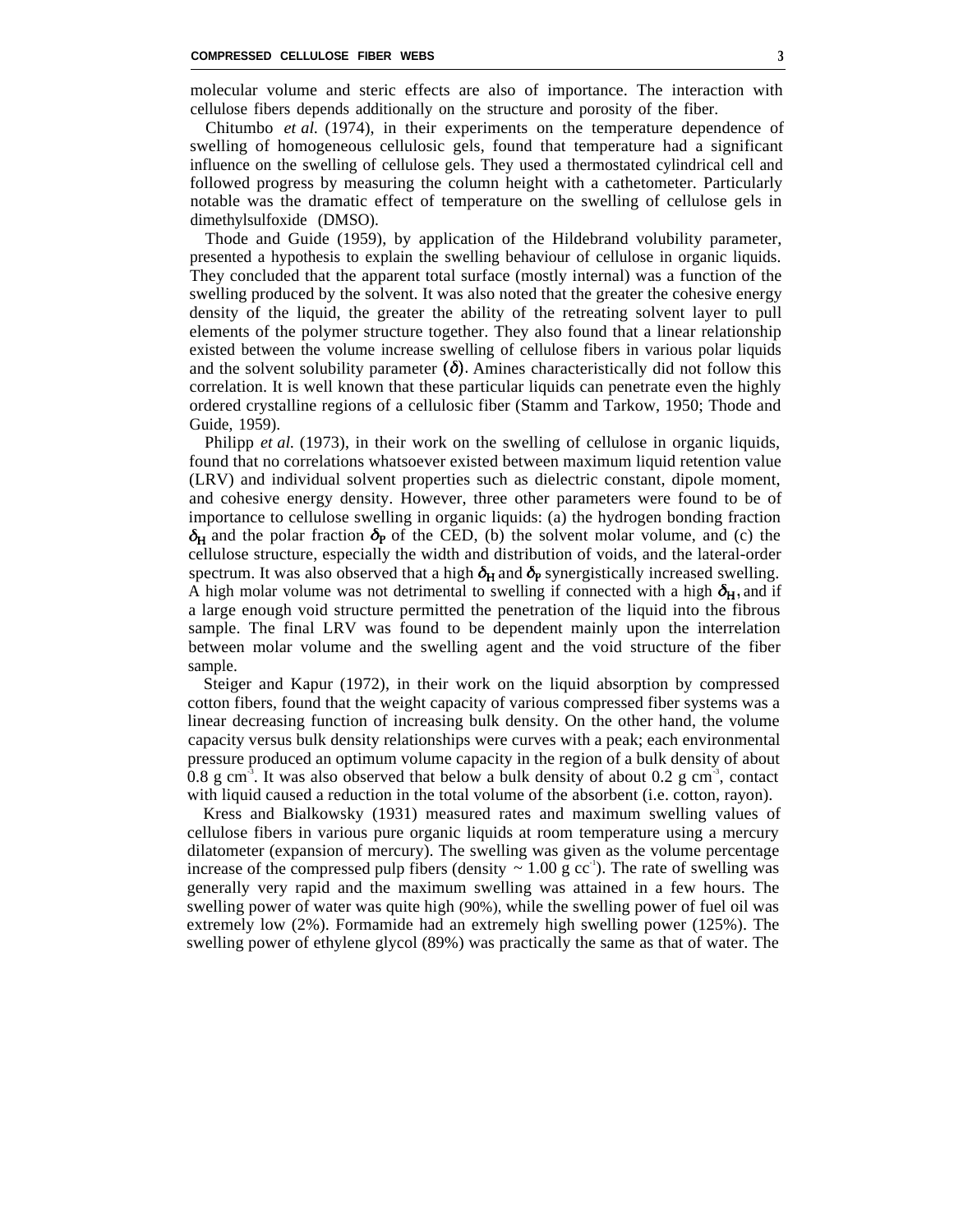swelling power of the alcohols (methyl, ethyl, propyl, butyl, amyl) decreased as the length of the hydrocarbon chain increased. The increase in pulp volume with methanol was 62%, with ethanol was 40%, and with the higher alcohols was extremely low (4-6%), The pulp swelling in furfural was also very low (8%). Using a similar but modified dilatometer, McKenzie (1956) also measured the swelling capacity of cellulose pulps in various liquids, He concluded that liquids which produce a significant amount of swelling are those which are capable of forming hydrogen-bonded complexes with the cellulose molecule.

Stamm and Tarkow (1950) found that fibers of cellulose and lignocellulosic materials such as wood can be directly penetrated only by polar liquids. The extent to which a liquid will penetrate fibers and swell them appears to be dependent upon the ability of the swelling liquid to form hydrogen bonds with the hydroxyl groups of cellulose or lignin, and also upon the size of the liquid molecules.

# **MATERIALS AND METHODS**

#### **Materials**

Anhydrous organic liquids were used in this work. Drying over molecular sieves was performed for most of the solvents, however, since many of the solvents are hygroscopic the total absence of water is not absolutely certain. The various properties of the solvents are shown in Table 1 (molar volume, cohesive energy density (CED), and hydrogen bonding parameter). The chemical classification of the organic liquids is the same as that in Mantanis *et al.* (1994b), that is: (a) Class I: high CED, low molar volume (MV), and high hydrogen bonding parameter (HBP); (b) Class II: medium CED, low MV, and high to medium HBP; (c) Class III: high CED, low MV, and low HBP; (d) Class IV: low CED, low MV, and low HBP; and (e) Class V: very high MV (above 100 cc). Commercial a-cellulose was provided by the Sigma Chemical Corporation. Thermomechanical pulp (TMP, loblolly pine), avicell (high crystalline cellulose from wood pulp), and aspen fiber (ground wood) samples were provided by the USDA Forest Products Laboratory at Madison, Wisconsin. Cotton, rayon (spruce) staple, filter paper (cotton), sulfite pulp (sitka spruce), and kraft pulp (sitka spruce) samples were available or prepared in the Wood Chemistry Laboratory at the Department of Forestry, University of Wisconsin, Madison, Wisconsin, USA. The kraft pulping conditions were: active alkali 23%, sulfidity 25%, maximum temperature 171°C, time 114 min. The sulfite pulping conditions were: total  $S_0, 8.8\%$ , combined  $S_0, 1.1\%$  base  $Na<sub>2</sub>CO<sub>3</sub>$ , maximum temperature 135°C, time 312 min. The sulfite and kraft pulp fibers were unbleached and unrefined. The chemical composition of the pulp fibers is shown in Table 2.

#### **Methods**

In our experiment the following parameters were considered:

| Condition of reaction                      | Structure of fiber sample                             | Swelling liquid             |
|--------------------------------------------|-------------------------------------------------------|-----------------------------|
| Room temperature (23°) Pellet bulk density |                                                       | Molar volume                |
| Elevated temperatures                      | Type of fiber (pulps, cotton, Cohesive energy density |                             |
|                                            | $\alpha$ -cellulose, etc.)                            | Hydrogen bonding capability |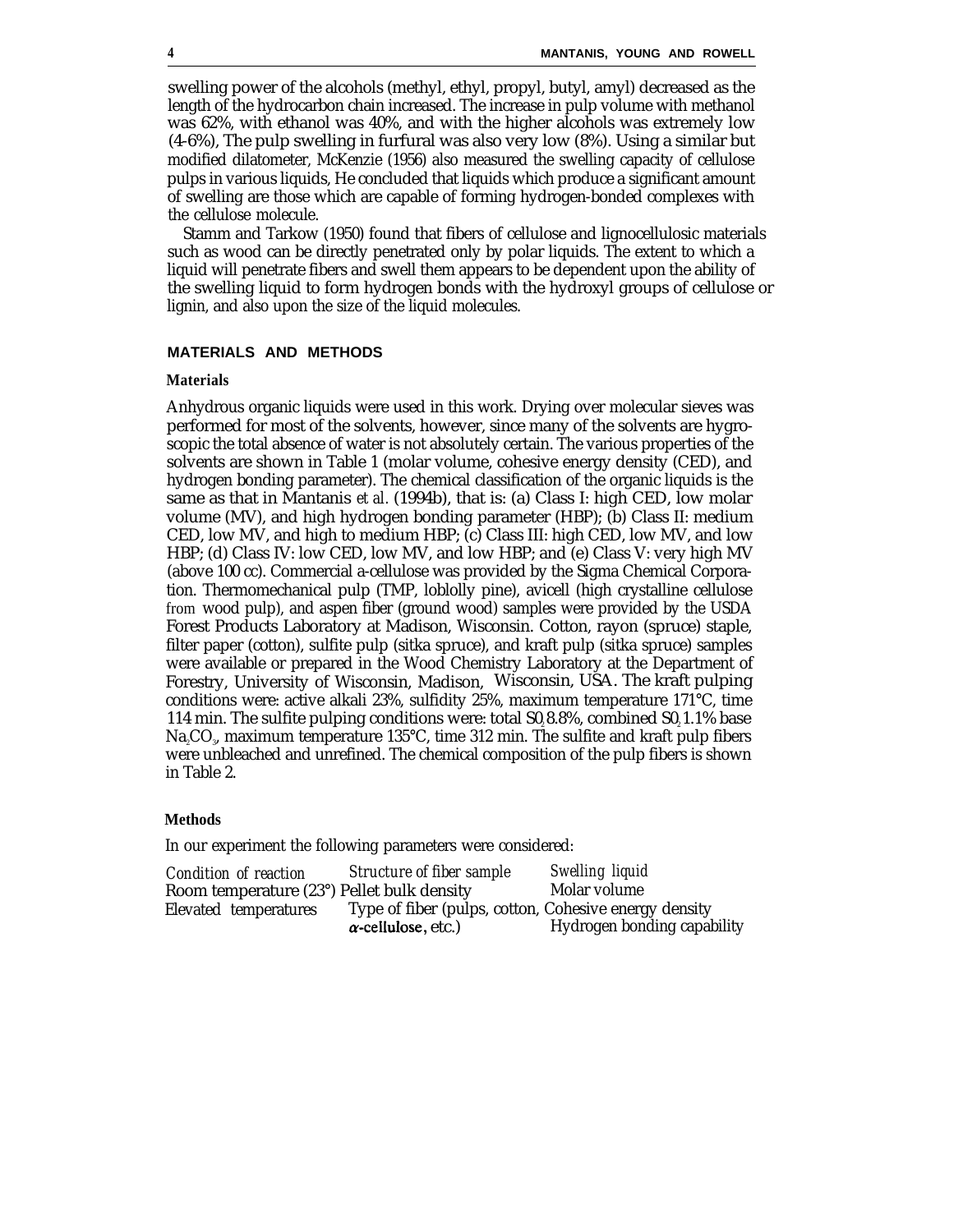|                      | Liquids              | Molar volume <sup>a</sup> | <b>CED<sup>b</sup></b> | Hydrogen             |
|----------------------|----------------------|---------------------------|------------------------|----------------------|
|                      |                      | (cc)                      | $(cal ml-1)$           | bonding <sup>c</sup> |
| Class I <sup>d</sup> | Water                | 18.02                     | 448                    | high                 |
|                      | Methanol             | 40.70                     | 166                    | high                 |
|                      | Ethanol              | 58.50                     | 123                    | high                 |
|                      | Propanol             | 75.00                     | 109                    | high                 |
|                      | Formamide            | 39.90                     | 308                    | high                 |
|                      | Ethylene glycol      | 55.80                     | 215                    | high                 |
| Class II             | Pyridine             | 80.40                     | 107                    | high                 |
|                      | Acetone              | 73.99                     | 86                     | medium               |
|                      | Dioxane              | 85.70                     | 95                     | medium               |
|                      | Methyl acetate       | 79.70                     | 92                     | medium               |
|                      | Ethyl acetate        | 98.50                     | 83                     | medium               |
| Class III            | Nitromethane         | 54.00                     | 150                    | low                  |
|                      | <b>Butyrolactone</b> | 76.80                     | 162                    | medium               |
| Class IV             | Ethylene dichloride  | 79.40                     | 85                     | low                  |
|                      | Carbon tetrachloride | 97.10                     | 74                     | low                  |
| Class <sub>V</sub>   | Toluene              | 106.40                    | 80                     | low                  |
|                      | Benzyl alcohol       | 103.60                    | 120                    | high                 |
| Others               | <b>DMSO</b>          | 71.00                     | 144                    | high                 |
|                      | Acetic acid          | 57.10                     | 102                    | high                 |
|                      | <b>Butylamine</b>    | 98.83                     | 76                     | high                 |

TABLE 1. Organic liquids used in compressed fiber swelling experiment

a,bData from Robertson (1964).

<sup>c</sup>Data from Lieberman (1962).

<sup>d</sup>Same as classes in Mantanis et al. (1994b).

| <b>Properties</b>                                              | Kraft | <b>Sulfite</b> |
|----------------------------------------------------------------|-------|----------------|
| Klason Lignin (%)                                              | 7.4   | 8.0            |
| Residual Lignin $(g/g)$                                        | 3.7   | 4.6            |
| Residual Glucan (g/100 g)                                      | 38.1  | 46.2           |
| Residual Xylan $(g/100 g)$                                     | 6.1   | 2.2            |
| Residual Mannan (g/100 g)                                      | 1.5   | 2.1            |
| Specific wettability (advancing) with water (dynes $cm^{-1}$ ) | 38.0  | 40.2           |

TABLE 2. Properties of sitka spruce kraft and sulfite pulp (Fernandez, 1993)

All samples were first disintegrated in a beater mill and then oven-dried at 65°C for 24 h. Mechanical disintegration can influence morphology and microstructure; however, since all samples were treated identically it was assumed that the mechanical treatment affected the samples similarly. Cotton was freed of waxes by scouring for 2 h in boiling 2% NaOH solution and then oven-drying for 48 h. After drying, the samples were placed in a die mold and compressed with a hydraulic press (Carver Laboratory Press) under various loads for 30 s to obtain a range of bulk densities. Each fiber pellet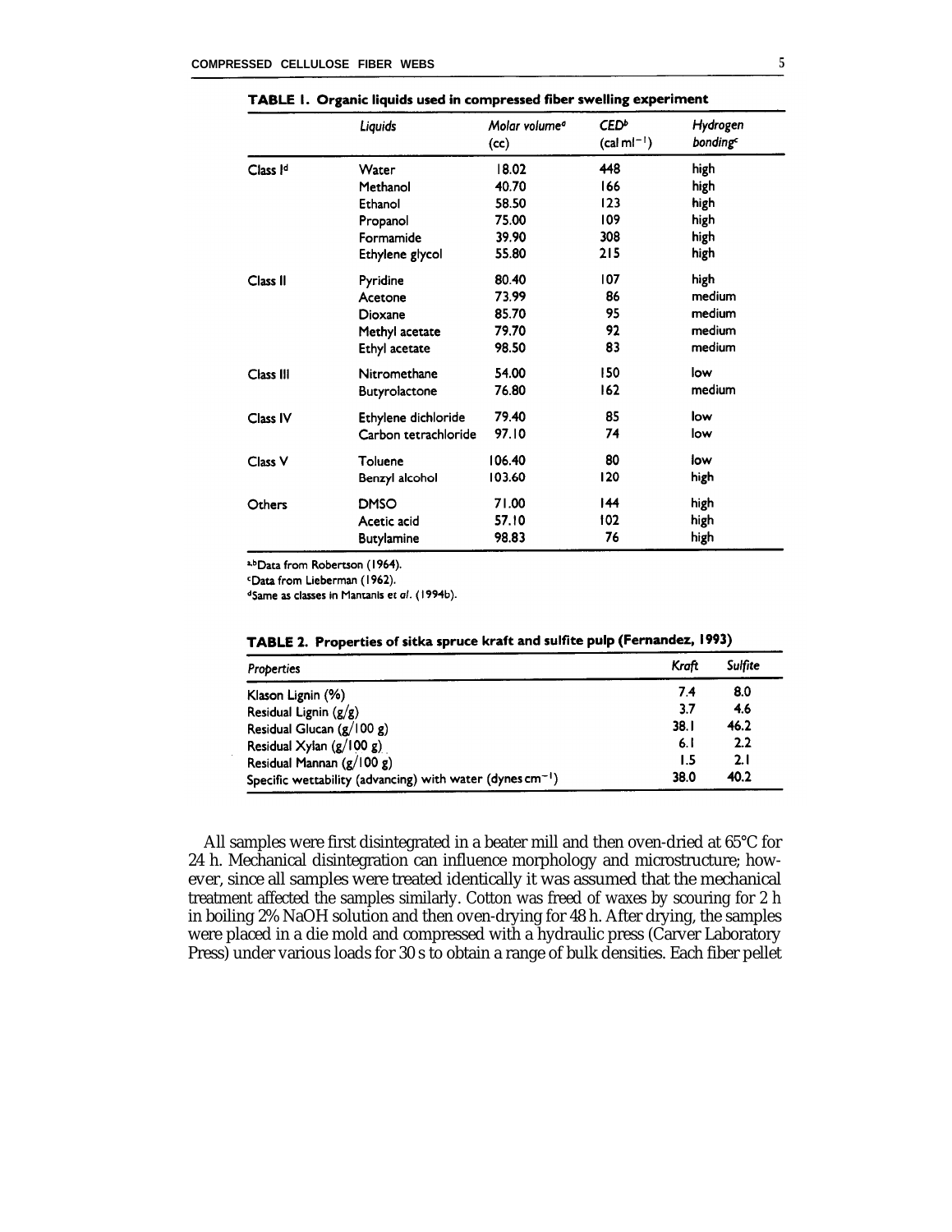sample weighed about 0.6 g. In some instances, it was necessary to reduce slightly the sample size in order to achieve the desired bulk density. All samples were then permitted to recover for 24 h in a desiccator (sodium aluminosilicate). To determine the bulk density of a fiber pellet at the start of the testing, the sample weight was determined with a scale to  $\pm 0.001$  g and the sample thickness was measured with an accurate digimatic caliper to  $\pm 0.001$  cm. The density was calculated by the formula of a cylinder. For the room temperature experiments, the swelling liquid was placed in a glass cylindrical column. A dry compressed fiber pellet was then placed carefully on the bottom of a graduated cylinder with small holes in the bottom. The diameter of the cylinder was slightly larger than that of the pellet (roughly 1.3 cm). The cylinder was then inserted slowly into the glass column. The swelling liquid immediately penetrated the cylinder from the bottom, came in contact with the fiber sample and swelled it upwards. The expansion of the fiber pellet was in most cases very quick. On first contact with the liquid, bulk densities are subject to drastic changes as the dimensions change. After 24 h of swelling, the external dimensional change of the fiber pellet was measured with the digimatic caliper. The percentage increase in the thickness direction was taken as the maximum liquid-holding capacity in the particular solvent (maximum fiber pellet swelling). All measurements were done at room temperature. Each experiment was replicated twice.

The liquid retention value (LRV) was determined analogous to water retention value (WRV) (Tappi Useful Methods, UM 256,  $54/1991$ ) (1.000 g of totally dry fiber and 30 min time of centrifugation (International Centrifuge, IEC)) after 2 h swelling at 23°C with an approximate fiber to liquid weight ratio of 1:70. All fiber samples were disintegrated before swelling in a beater mill in the dry state to form a fluff. The LRV experiment was run in duplicate and the average reproducibility of the LRV values was within 5%.

At elevated temperatures, compressed fiber swelling experiments were carried out in an apparatus described previously (Mantanis *et al.,* 1994a) using a computer linear variable displacement transformer (LVDT) which in this experiment was modified to increase sensitivity (very light aluminum gauge and highly sensitive low-pressure digimatic indicator). In a typical experiment, fiber pellets of a bulk density of about 1.0 g  $cc<sup>1</sup>$  were inserted in the enclosed apparatus which was immersed in a constant temperature oil bath. Each pellet sample was placed in a stainless steel cylindrical holder (diameter about 1.4 cm) in the center of the vessel and contacted with the sensor of the LVDT. The preheated swelling liquids were then introduced into the preheated apparatus which was maintained at temperature throughout the experiment. The percentage increase in the thickness direction was taken as the maximum liquid-holding capacity. For each liquid, pellet swelling rate measurements were made at three temperatures (23, 40 and 60°C). A fresh aliquot of liquid was used at each investigated temperature.

Fiber pellet dimensional increases were continuously measured by computer until equilibrium was attained (Fig. 1). The slope of the initial linear portion of the fiber pellet swelling increase versus time plot was used for the determination of the swelling rate (Mantanis *et al.,* 1994a, b). Then, from the classical Arrhenius equation:

$$
k = Ae^{-Ea/RT}
$$
 (1)

in which k = swelling rate constant (% min<sup>-)</sup>, A = constant, R = gas constant,  $[J K^{-1}]$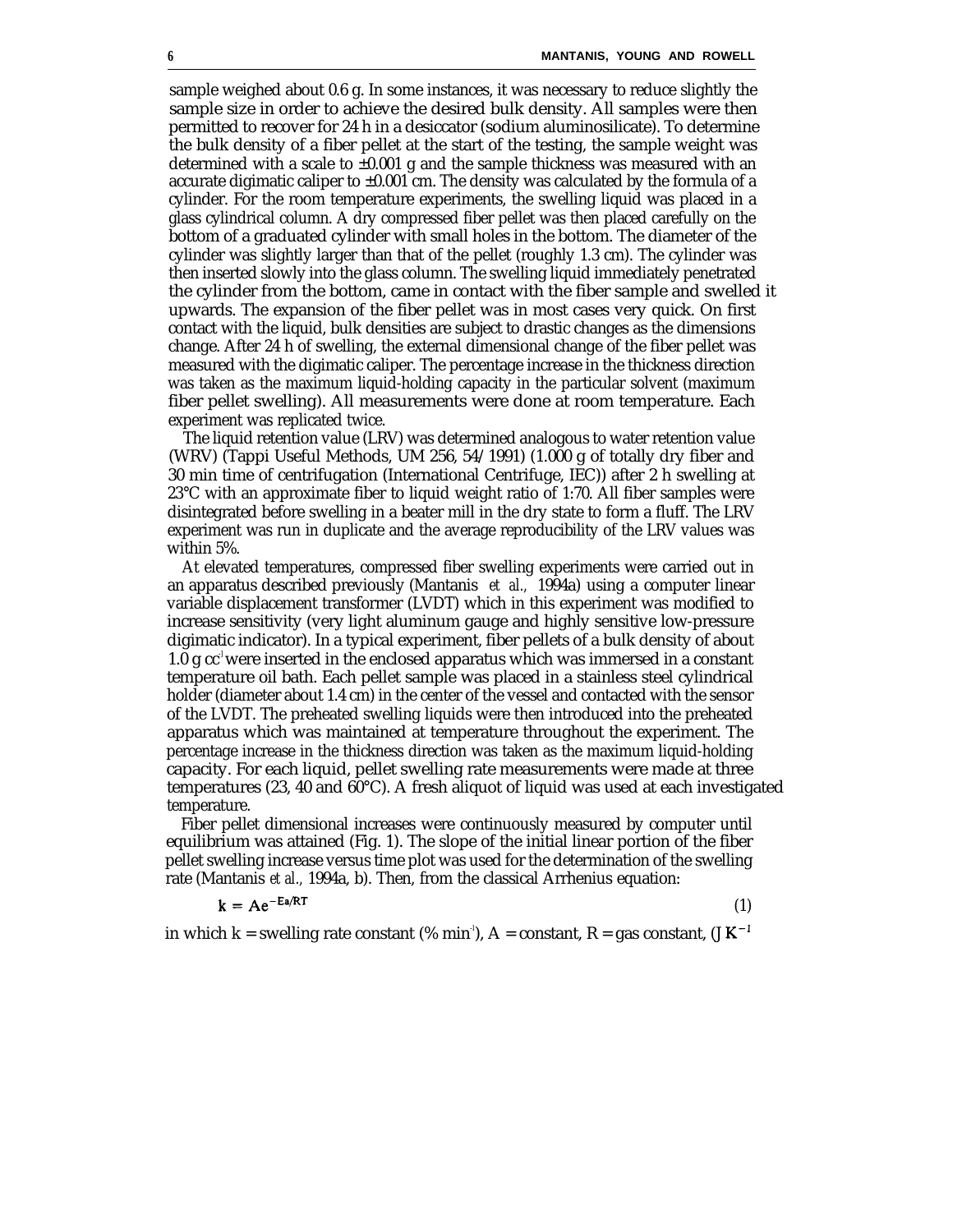

FIGURE 1. Swelling profile for compressed thermomechanical pulp fibers in ethanol at 23 °C (pellet swelling).

mol<sup>-1</sup>), and  $T =$  temperature in degrees Kelvin, plots of ink versus  $1/T$  gave the activation energies for pellet fiber swelling, Ea. Small intervals of time (1-15 s), depending upon the temperature, swelling liquid, and type of fiber were utilized in order to determine the swelling rate constant k.

## RESULTS AND DISCUSSION

## **Effect of bulk density on swelling of compressed fibers**

Figure 2 shows a representative plot of the maximum liquid-holding capacity versus bulk density curves of  $\alpha$ -cellulose, sulfite pulp, and thermomechanical pulp pellet swelling in methanol. All the curves appeared to exhibit a maximum capacity. Each curve, however, depending upon the type of the fiber and the swelling liquid, showed an optimum capacity in the region of a bulk density of 0.7 g  $cc^{-1}$  ( $\alpha$ -cellulose in toluene) to 1.2 g cc<sup>-1</sup>(thermomechanical pulp in water, except for TMP and &cellulose in some solvents). Bulk densities below  $0.4 \text{ g cc}^{-1}$  were feasible to obtain but they did not result in a fiber pellet form with a workable shape. In addition, preliminary experiments showed that, below a specific bulk density of about 0.20-0.25 g  $cc^1$  (non-compressed fiber systems), the contact of a fiber pellet with a liquid caused a reduction in the total volume. This observation is consistent with previous findings (Steiger and Kapur, 1972). The swelling action is due to the combined effect of both fiber cell wall swelling and loosening of the interfiber frictional bonds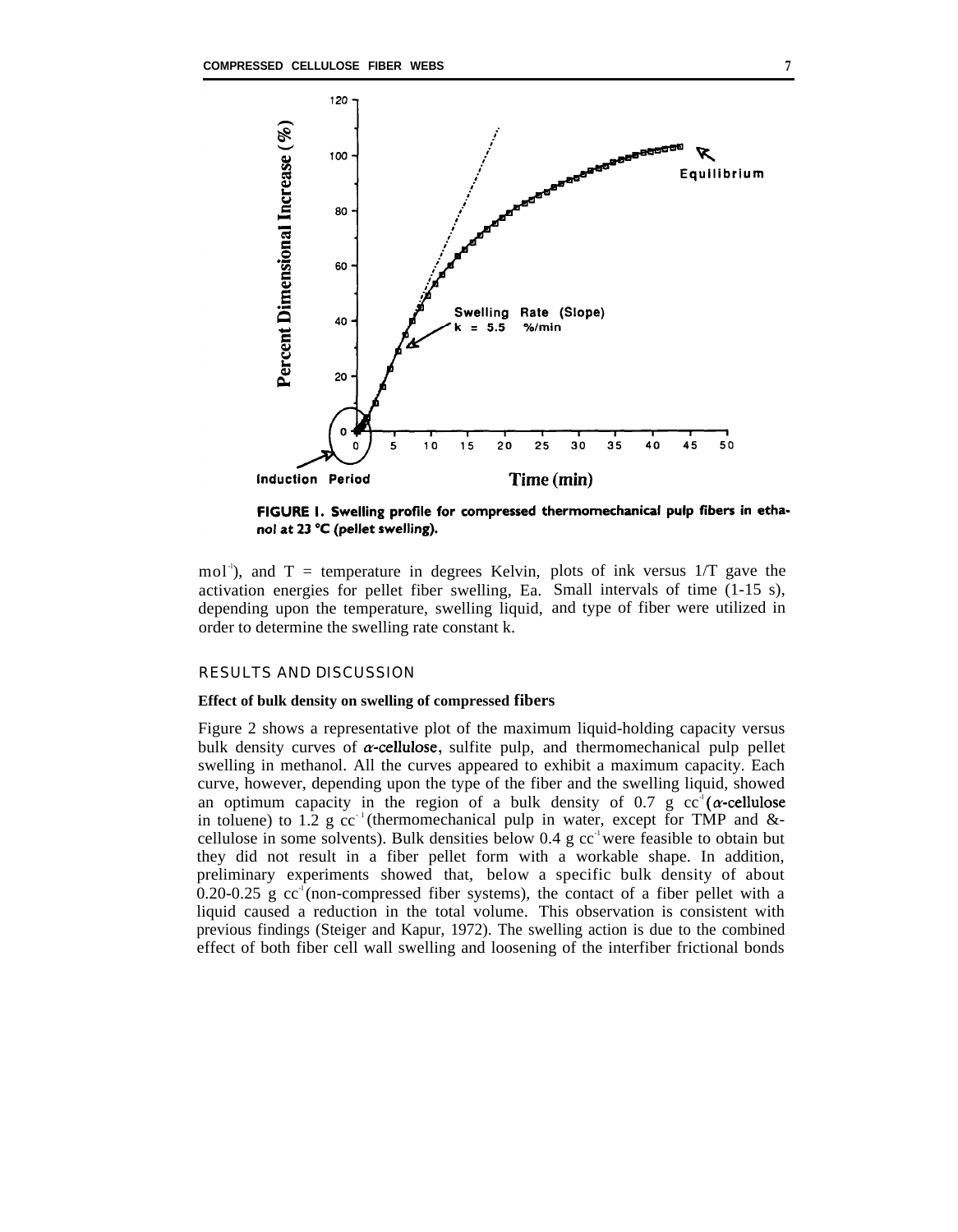

FIGURE 2. Maximum pellet swelling of fibers in methanol versus bulk density.

(curling or uncrimping) which involves fiber separation movements. The various crimps of the fibers in the pellet represent stored energy, with the higher the bulk density of a compressed fiber system, the higher the stored energy. Usually the fibers have the tendency to uncrimp rapidly on contact with water or another good swelling agent (formamide, methanol, etc.). The separating movement of the fibers thus results in expansion of the fiber volume and creates more room for the swelling solvent. In addition, the final maximum expansion of the fiber system depends, as mentioned, upon the absorbency of the fibers (fiber swellability) in the particular liquid, that is, the extent of swelling of the cell wall of the fibers. The shape and dimensions of the individual fibers will also affect the liquid interactions with the compressed fiber pellets. All these processes take place in the presence of the swelling liquid which, by means of its hydrogen bonding capability, molecular size and shape, cohesive energy density, surface tension, etc., directs this expansion so that the fibers tend to align into better defined capillaries (Steiger and Kapur, 1972). The greater maximum swelling of the TMP in the high CED and high hydrogen bonding power liquids compared with the lower swelling of the a-cellulose in these liquids (Fig. 2a–c) was unexpected and probably reflects a greater effect of physical rather than chemical factors in the swelling of these materials.

## **Compressed fiber swelling versus wood swelling**

Figure 1 is a typical plot of the swelling of a thermomechanical pulp fiber pellet in ethanol at room temperature. The percent dimensional increase is plotted against time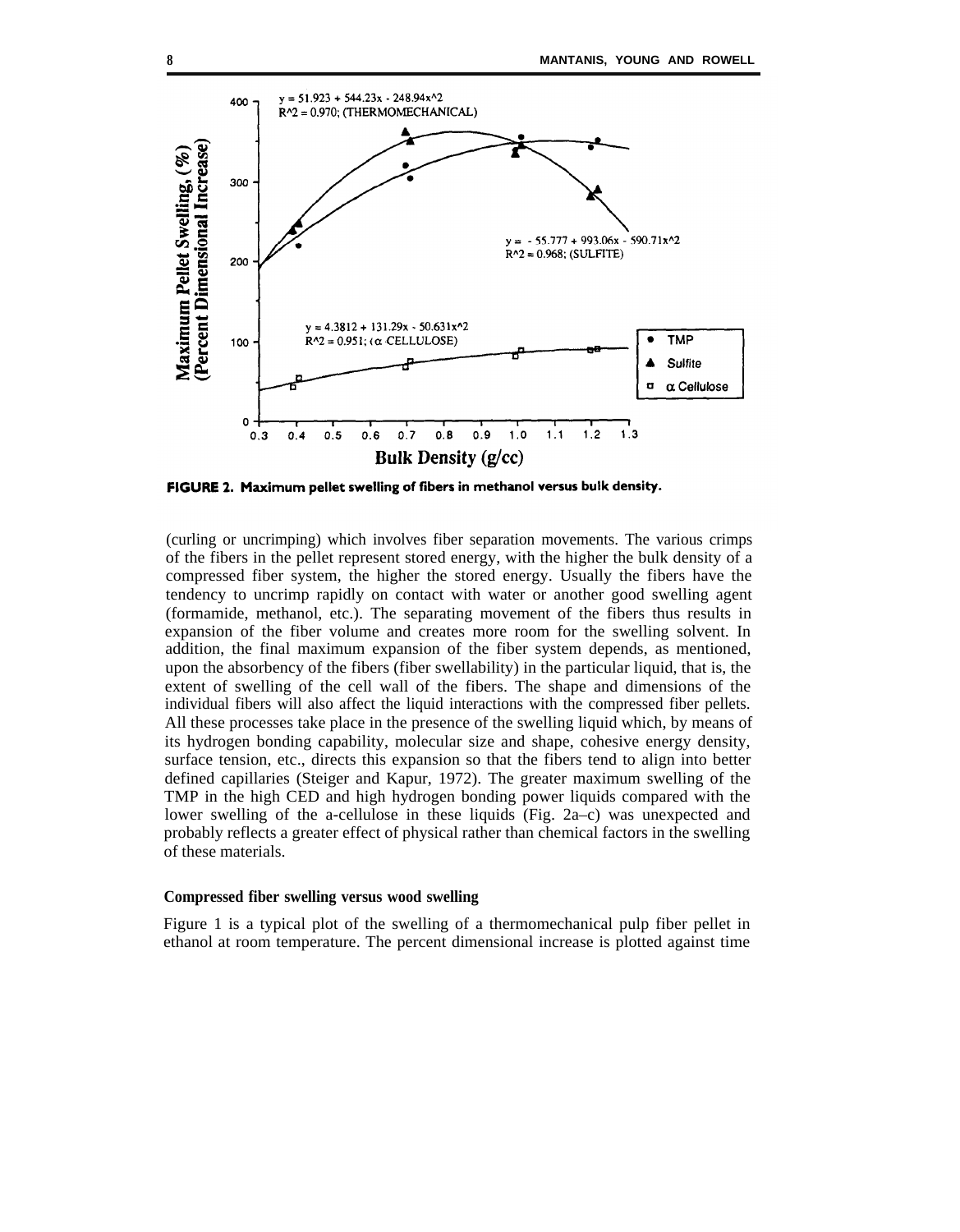(min). The final equilibrium swelling of the pellet is reached after about 50 min. A small induction time is noted in this case; however, in most cases, no induction time was observed, The expansion of most fiber systems investigated in this work was relatively fast and, in some instances, almost instantaneous (i.e. water, formamide). Generally a swelling rate constant k is derived from the slope of the initial linear portion of the swelling profile. Similar measurements were made for all the compressed fiber systems in the various organic liquids (Table 1).

The maximum liquid-holding capacities of a-cellulose and sulfite pulp in water and nineteen organic liquids at room temperature are shown in Table 3. The bulk density of the fiber systems was 0.5 g  $\rm cc$  '. This density level was chosen to partially avoid the so-called 'springback' effect at the higher densities which would give spuriously high final swelling values. For comparison, the maximum swelling values of spruce wood measured with a similar apparatus (tangential direction) in the same solvents (Mantanis *et al.,* 1994b) are shown in Table 3. It is characteristic that liquids which swelled spruce wood to a low to medium degree (up to 6% tangential swelling) did not swell a-cellulose and sulfite pulp fibers appreciably, while the good to excellent wood swelling agents (butylamine, DMSO, formamide, ethylene glycol, water, methanol, acetic acid, ethanol, and butyrolactone) swelled the pulp fibers to an appreciable extent (Fig. 3). Results from Table 3 also indicate that butylamine, DMSO, formamide, and ethylene glycol swelled a-cellulose and sulfite pulp beyond the water-swollen dimensions. The largest increases were caused by butylamine and DMSO. On the other hand,

| Liquid               | $\alpha$ -Cellulose (%) <sup>o</sup> | Sulfite (%) <sup>o</sup> | Spruce wood (%)b |
|----------------------|--------------------------------------|--------------------------|------------------|
| Water                | 85.0                                 | 403.0                    | 8.4              |
| Methanol             | 60.5                                 | 253.6                    | 8.2              |
| Ethanol              | 41.7                                 | 109.4                    | 7.0              |
| Formamide            | 179.6                                | 470.7                    | 11.2             |
| Ethylene glycol      | 180.0                                | 463.0                    | 9.5              |
| Pyridine             | 51.0                                 | 461.9                    | 12.2             |
| Dimethylsulfoxide    | 202.4                                | 563.0                    | 13.9             |
| Acetic acid          | 76.4                                 | 280.4                    | 8.7              |
| <b>Butylamine</b>    | 209.6                                | 601.8                    | 14.5             |
| Propanol             | 25.4                                 | 18.4                     | 4.9              |
| Dioxane              | 20.8                                 | 16.2                     | 5.7              |
| Acetone              | 13.4                                 | 47.6                     | 5.7              |
| Ethylacetate         | 18.9                                 | 5.9                      | 2.6              |
| Methylacetate        | 20.3                                 | 21.7                     | 5.0              |
| Nitromethane         | 29.4                                 | 45.3                     | 4.5              |
| Butyrolactone        | 33.4                                 | 96.0                     | 7.2              |
| Benzyl alcohol       | 39.6                                 | 10.0                     | 2.9              |
| Carbon tetrachloride | 13.0                                 | 8.9                      | 1.2              |
| Toluene              | 8.0                                  | 11.6                     | 1.6              |
| Ethylene dichloride  | 15.3                                 | 17.3                     | 2.1              |

TABLE 3. Maximum liquid-holding capacities (percent dimensional increase) of  $\alpha$ -cellulose and spruce sulfite pulp, and maximum tangential swelling of spruce wood in water and organic liquids

\*Average of two replicates (fiber pellet density  $\sim 0.5$  g cc<sup>-1</sup>).

<sup>b</sup>Data from Mantanis et al. (1994b) (density  $\sim$  0.4 g cc<sup>-1</sup>).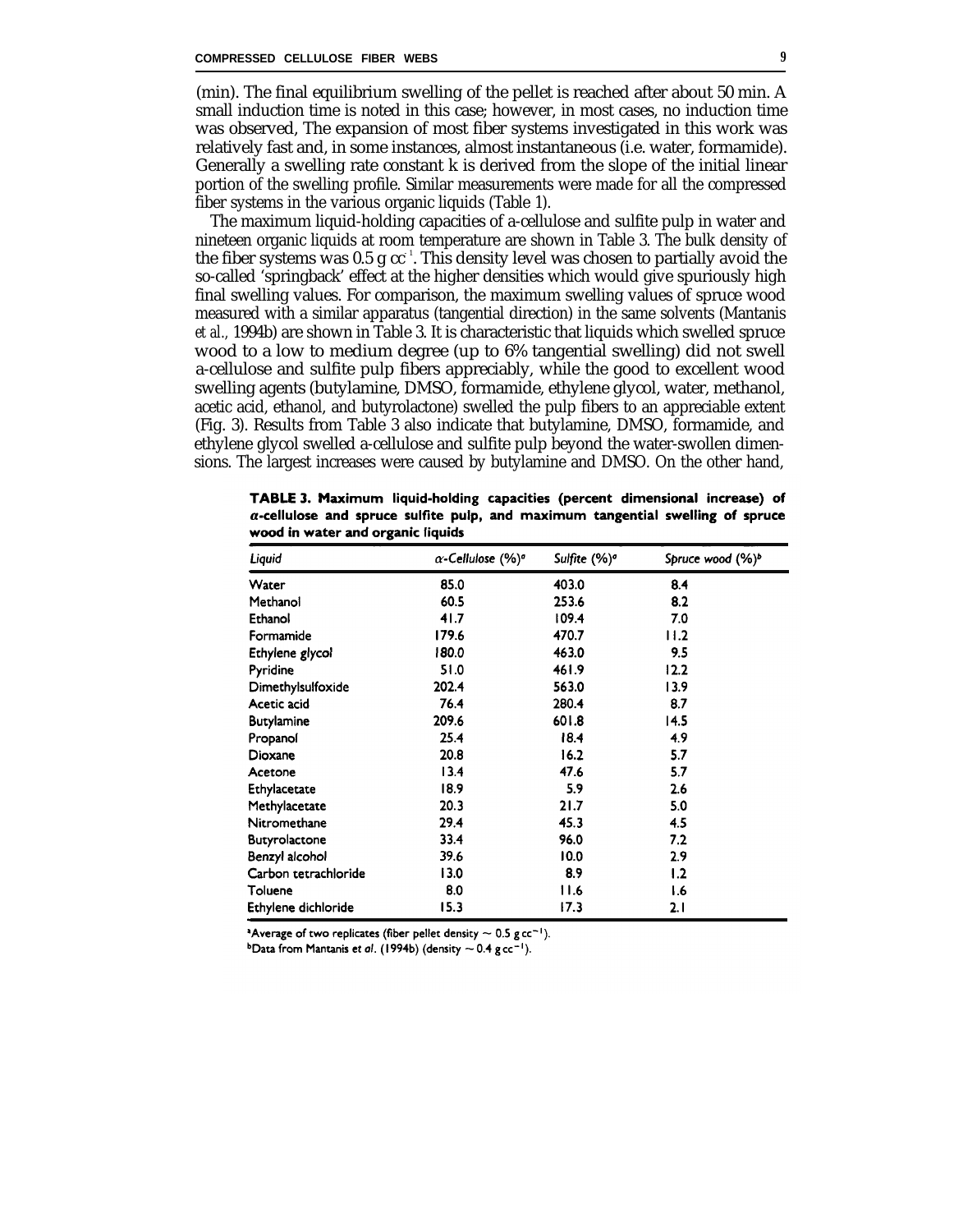

FIGURE 3. Maximum pellet swelling of fibers versus maximum tangential swelling of spruce in various organic liquids at room temperature.

toluene, carbon tetrachloride, ethylene dichloride, and ethyl acetate resulted in the lowest maximum liquid-holding capacities of the compressed fiber pellets. Notable was the swelling behaviour in pyridine which exhibited a very high swelling power on sulfite pulp fibers but it swelled  $\alpha$ -cellulose only to a medium extent (lower than that of water). This result is possibly due to the strong swelling power of pyridine on the lignin in the cell wall of the sulfite pulps. The maximum liquid-holding capacities obtained within the homologous series of alcohols were in a descending order (Water >  $MeOH > EtOH > ProH$ ), an expected result based on previous investigations (Stamm, 1935; Stamm, 1964; Mantanis *et al.,* 1994b).

We divided the swelling liquids into five different chemical classes (Table 1) based upon three solvent properties (molar volume, CED, and hydrogen bonding capability). Results for  $\alpha$ -cellulose pellet swelling within the five classes versus CED are plotted in Fig. 4a. The relationships shown in Fig. 4a are very similar with those reported in our previous work on the swelling of wood (Mantanis *et al.,* 1994b) and cellulose (Robertson, 1964) in organic liquids. It was also found that a rough linear correlation existed between the maximum liquid-holding capacity of a-cellulose in seventeen organic liquids and the cohesive energy density of the swelling liquid (Fig. 4b). This trend indicates that, in general, the higher the solvent CED, the higher the a-cellulose swellability (pellet swelling). A similar relationship was also reported by Thode and Guide (1959) for the cellulose maximum swelling behaviour in several organic solvents (against volubility parameter). However, in Fig. 4b there were three exceptions (butylamine, DMSO, and water). Generally, the liquids with a high molar volume (toluene, ethyl acetate) or a low hydrogen bonding parameter (ethylene dichloride,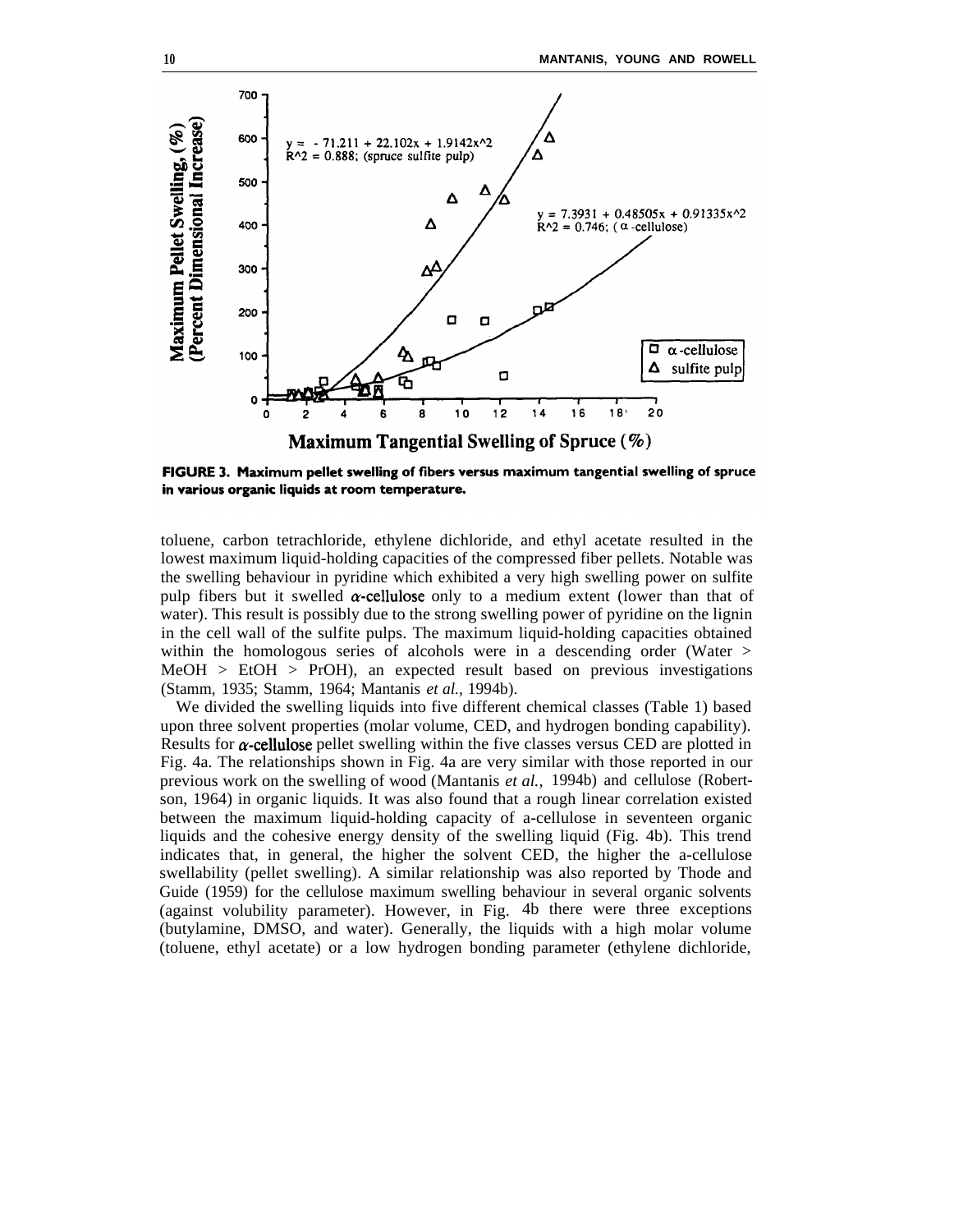

FIGURE 4a. Maximum pellet swelling of  $\alpha$ -cellulose versus solvent cohesive energy density within various solvent chemical classes.

carbon tetrachloride, nitromethane) caused very low cellulose pellet swelling. The very high swelling power of butylamine, whose molar volume is quite high, is explainable based on its very high hydrogen bonding capability. It has been reported that amines can penetrate even the highly ordered (crystalline) regions of the cellulose fibers (Thode and Guide, 1959). It was also found that organic liquids with a high hydrogen bonding parameter (HBP) (Lieberman, 1962) swelled a-cellulose and sulfite pulp to the greatest extent (Fig. 5). Each bar in Fig. 5 represents the average maximum liquid-holding capacity (fiber swellability) in each solvent class (high, medium, and low HBP). Similar results have also been reported for the wood swelling in organic liquids (Mantanis *et al.,* 1994b). However, exceptions to this include the swelling in propanol ( $\alpha$ -cellulose and sulfite) and in pyridine ( $\alpha$ -cellulose).

Overall, it can be said that the hydrogen bonding capability of the swelling liquid seems to be the most important factor in the whole process which is in accord with the literature (Stamm and Tarkow, 1950; McKenzie, 1956; Robertson, 1964; Philipp *et al.,* 1973). However, the properties of liquids that determine their effectiveness in interaction with isolated cellulose or cellulosic fibers obviously cannot be assessed by just one or two individual parameters (Robertson, 1964). Besides hydrogen bonding, molar volume, and cohesive energy density, other properties such as steric hindrance and molecular shape or branching are also important and must be considered (Robertson, 1964; Mantanis *et al.,* 1994b).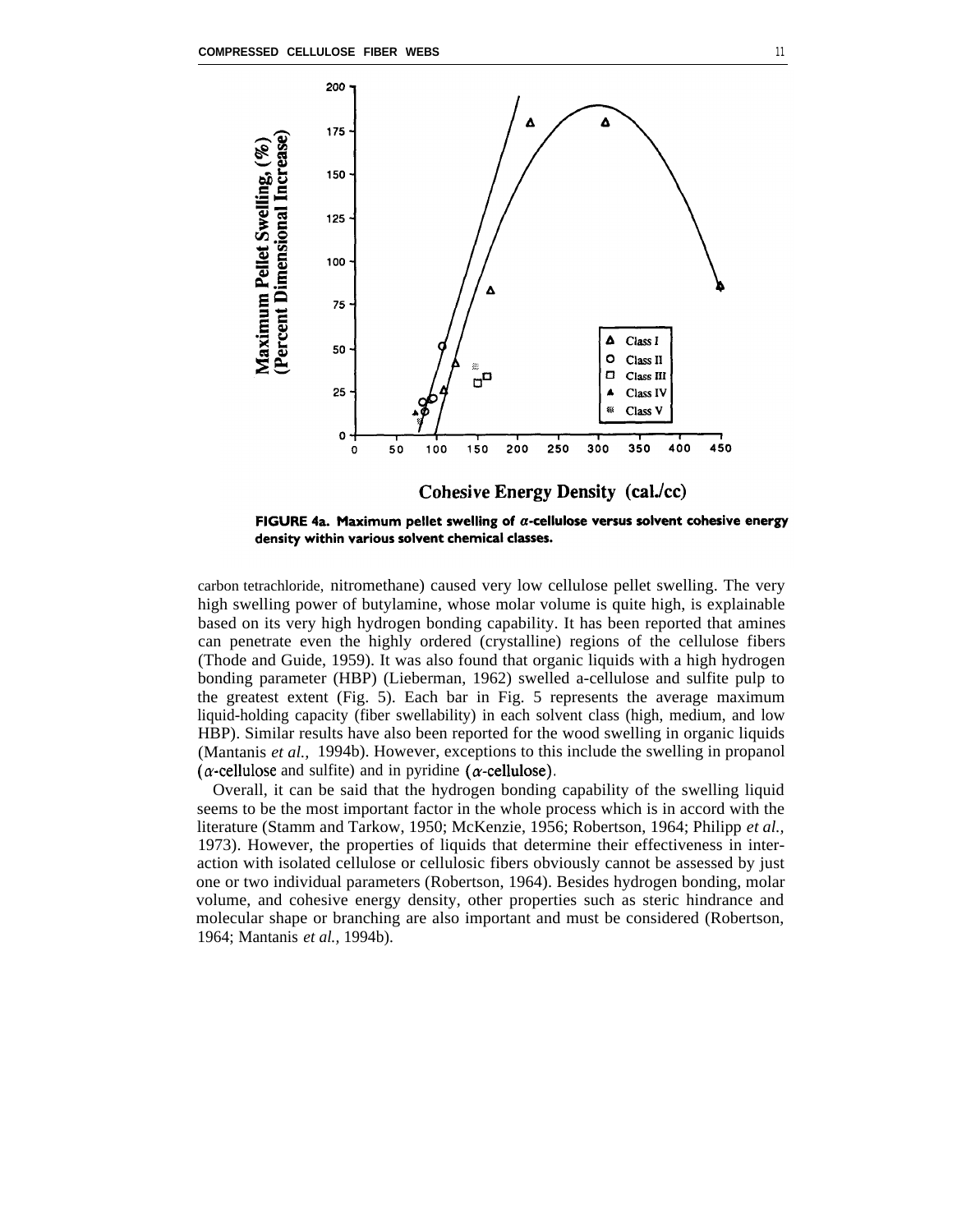

FIGURE 4b. Maximum liquid-holding capacity of  $\alpha$ -cellulose pellets in various solvents versus solvent CED.



FIGURE 5. The effect of the hydrogen bonding parameter on the maximum pellet swelling of compressed fibers.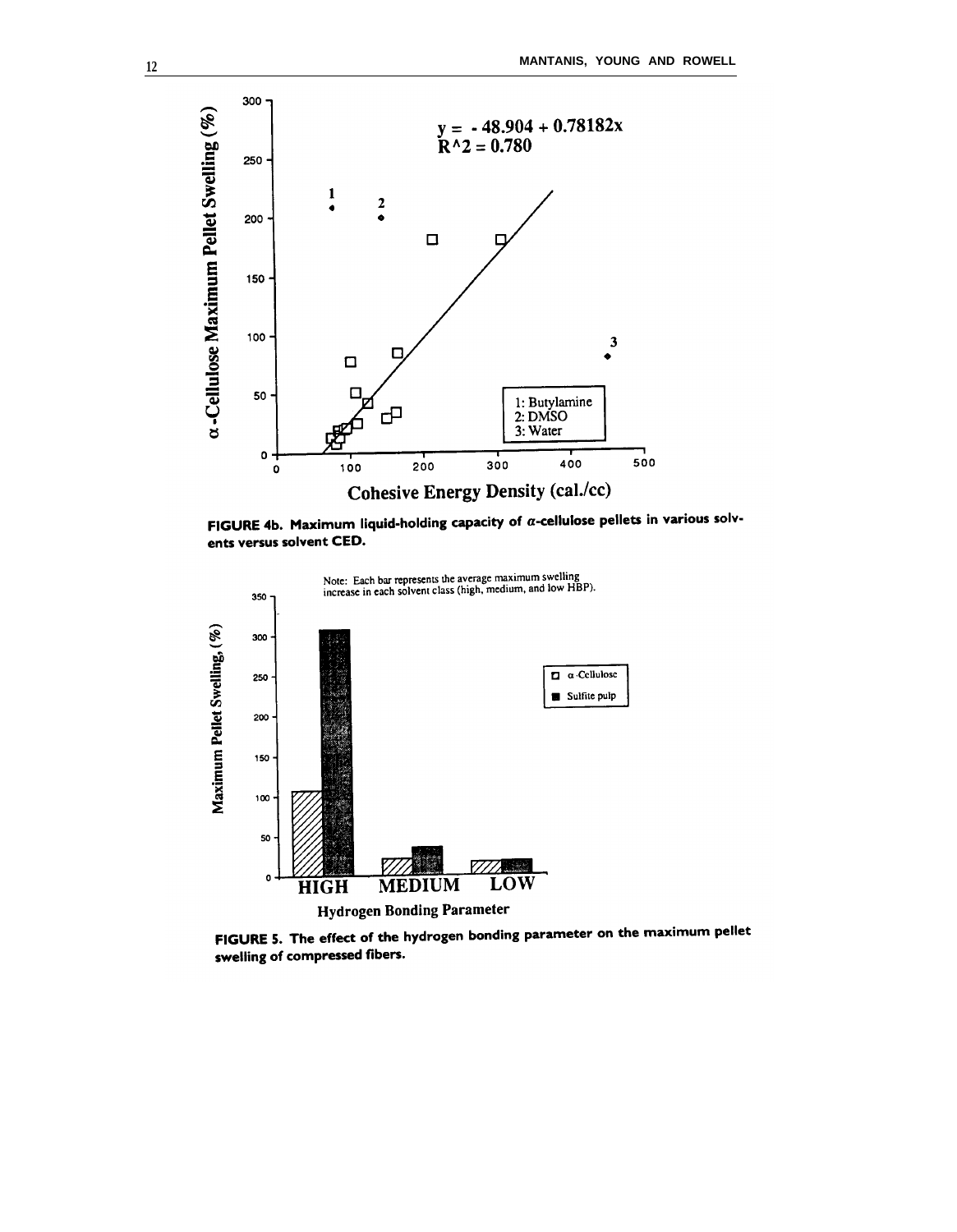## **Swelling of various fibers in water and organic liquids**

The data presented in Table 4 show the maximum liquid-holding capacities (maximum pellet swelling measured as increase in thickness) of nine different compressed fibers in ten various organic liquids at room temperature. The average pellet bulk density of all the fiber systems was 0.5 g  $cc<sup>3</sup>$ . In general, most fiber pellets exhibited the highest liquid-holding capacities with butylamine, DMSO, formamide, water, and acetic acid (in an approximate descending order). Pyridine was an excellent swelling agent for fiber pellets from thermomechanical pulp, sulfite pulp, kraft pulp, aspen fiber, and filter paper. It did not however swell appreciably pellets from cotton, rayon (regenerated cellulose), and  $\alpha$ -cellulose (lower than water). Pyridine is known to be an excellent lignin solvent and may account, in part, for those differences. However, the reason for the high swelling of filter paper versus the low swelling of the other pure cellulose samples is unclear but is probably related to morphological factors. The low hydrogen bonding capability as well as high molecular volume liquids such as toluene and ethylene dichloride had, as expected, the lowest swelling powers on all of the fiber pellets, especially for avicell and cotton (almost negligible). Alpha-cellulose pellets swelled more than avicell pellets in all the solvents (except in pyridine) (Fig. 6a). This result can be explained by the very high degree of crystallinity of avicell. Pyridine and butylamine proved to be the most powerful swelling agents for avicell. Also, formamide, DMSO and butylamine swelled  $\alpha$ -cellulose pellets more than twice as high as avicell pellets.

McKenzie (1956), using a mercury dilatometer, measured swellabilities of eucalypt  $\alpha$ -pulps in various solvents and, a comparison with our results on  $\alpha$ -cellulose is shown in Table 5 (A). The results are generally comparable. Sitka spruce sulfite and kraft pulp fiber pellets swelled to almost the same extent in liquids such as formamide, acetone, ethylene dichloride, and acetic acid (Table 4). Sulfite pulp pellets swelled slightly higher than kraft pellets in water; in accord with previous findings (McKenzie and Higgins, 1960; von Koeppen, 1964; Fernandez, 1993). In addition, pyridine swelled sulfite pulp pellets more than kraft, while butylamine swelled kraft pulp pellets higher than sulfite.

Philipp *et al.* (1973) measured the maximum liquid retention values (LRV) of spruce sulfite pulp samples; their results are compared with the maximum liquid-holding capacity of compressed fiber pellets from the present work in Table 5 (B). Except in pyridine, there is a good relative correlation of the swelling results in the various solvents using the two different approaches. Pyridine was an excellent swelling agent for thermomechanical pulp pellets (loblolly pine; 95% yield). Acetic acid did not swell rayon pellets to as great an extent as it did with the rest of the fiber pellets (Table 4).

Swelling measurements were also made on compressed disintegrated filter paper (density =  $0.5$  g/cc<sup>+</sup>) in ten organic liquids in this work. Filter paper pellet swelling results are compared with Robertson's (1970) results in Table 5(C). Robertson made caliper measurements on immersed paper samples in several organic liquids. Robertson's swellability values for paper in Table 5(C) are relative to those in water since he made no reference to the apparent density of the paper in his work. Generally the results are in good agreement.

Figure 7 is a plot of the maximum swelling (percent increase in thickness direction) of aspen wood fiber pellets versus the maximum tangential swelling of aspen wood (Mantanis *et al.,* 1994b) in ten organic liquids. The almost linear correlation indicates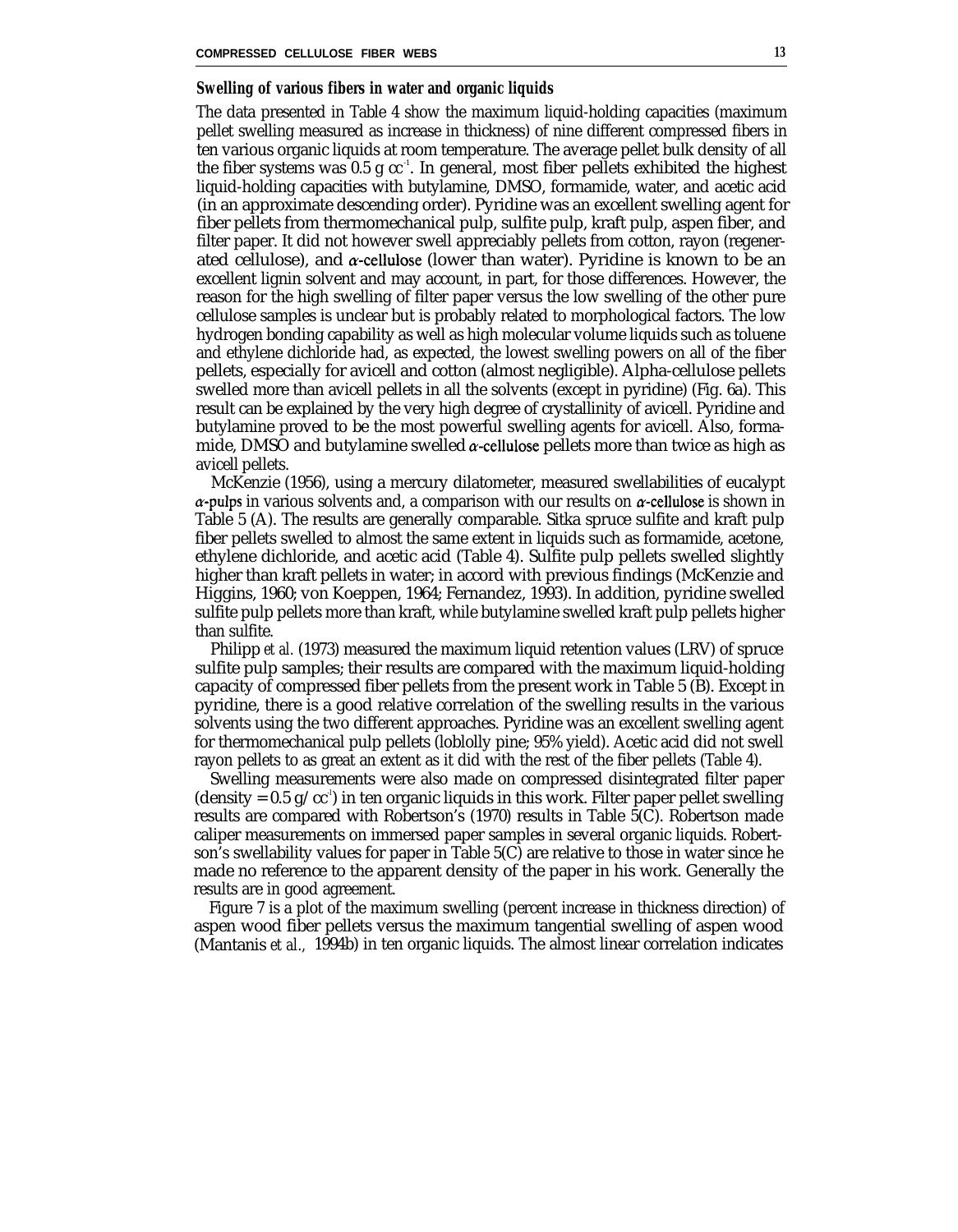| Liquids                                                           | <b>Fibers<sup>a</sup></b> |                                              |                                                      |                                                                 |                                                         |                                                           |                                                                    |                                                               |                                                                                                                   |
|-------------------------------------------------------------------|---------------------------|----------------------------------------------|------------------------------------------------------|-----------------------------------------------------------------|---------------------------------------------------------|-----------------------------------------------------------|--------------------------------------------------------------------|---------------------------------------------------------------|-------------------------------------------------------------------------------------------------------------------|
|                                                                   | lose<br>$\alpha$ -Cellu   | Avicell                                      | TMP                                                  | Sulfite                                                         | Kraft                                                   | spen fiber                                                | Filter paper                                                       | Cotton                                                        | Rayon                                                                                                             |
|                                                                   |                           |                                              |                                                      |                                                                 |                                                         |                                                           |                                                                    |                                                               |                                                                                                                   |
|                                                                   |                           |                                              |                                                      |                                                                 |                                                         |                                                           |                                                                    |                                                               |                                                                                                                   |
| <b>Water</b>                                                      |                           |                                              |                                                      |                                                                 |                                                         |                                                           |                                                                    |                                                               |                                                                                                                   |
| <b>Formamide</b>                                                  |                           |                                              |                                                      |                                                                 |                                                         |                                                           |                                                                    |                                                               |                                                                                                                   |
| Pyridine                                                          |                           |                                              |                                                      |                                                                 |                                                         |                                                           |                                                                    |                                                               |                                                                                                                   |
|                                                                   |                           |                                              |                                                      |                                                                 |                                                         |                                                           |                                                                    |                                                               |                                                                                                                   |
|                                                                   |                           |                                              |                                                      |                                                                 |                                                         |                                                           |                                                                    |                                                               |                                                                                                                   |
|                                                                   |                           |                                              |                                                      |                                                                 |                                                         |                                                           |                                                                    |                                                               |                                                                                                                   |
| Acetone<br>Nitromethane<br>Ethylene dichloride<br>Toluene<br>DMSO |                           | 9 3 5 9 5 7 4 5 5 7<br>9 4 8 5 5 7 4 5 5 6 7 | 382.1<br>392.3<br>432.1 78.4<br>503.7<br>503.1 503.1 | 493.0<br>470.7<br>47.4 47.7 1 48.00 4<br>47.4 4 1 1 4 6 9 0 4 8 | 3738<br>479.9<br>479.9<br>431.43 54.9<br>574.9<br>591.6 | 340.1<br>475.3<br>474.2<br>49.2<br>49.3<br>497.4<br>497.4 | 233.1<br>365.4<br>296.1<br>24.9<br>27.1<br>427.8<br>427.8<br>517.2 | 355.2<br>465.7<br>35.3<br>35.3<br>45<br>55.7<br>55.8<br>540.1 | $\frac{379.2}{431.8}$<br>$\frac{37.7}{27.7}$<br>$\frac{37.7}{27.7}$<br>$\frac{47.5}{27.5}$<br>$\frac{57.4}{27.4}$ |
|                                                                   |                           |                                              |                                                      |                                                                 |                                                         |                                                           |                                                                    |                                                               |                                                                                                                   |
|                                                                   |                           |                                              |                                                      |                                                                 |                                                         |                                                           |                                                                    |                                                               |                                                                                                                   |
|                                                                   |                           |                                              |                                                      |                                                                 |                                                         |                                                           |                                                                    |                                                               |                                                                                                                   |
| Acetic acid                                                       |                           |                                              |                                                      |                                                                 |                                                         |                                                           |                                                                    |                                                               |                                                                                                                   |
| <b>Butylamine</b>                                                 |                           |                                              |                                                      |                                                                 |                                                         |                                                           |                                                                    |                                                               |                                                                                                                   |

**A**  $\frac{1}{2}$  A  $\frac{1}{2}$  of two replicates (pellet bulk density = 0.5 g cc<sup>-1</sup>).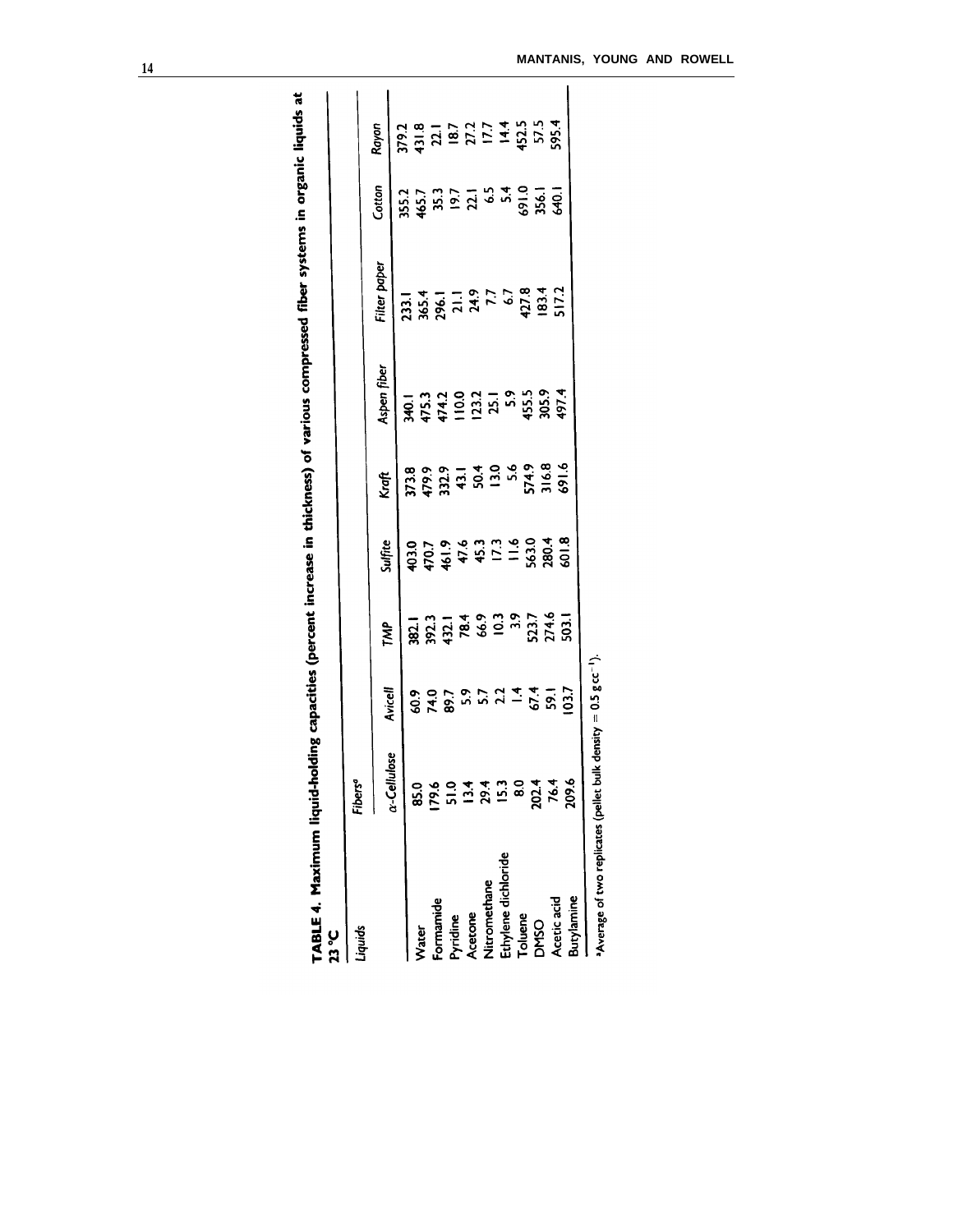

FIGURE 6. Comparison of  $\alpha$ -cellulose versus avicell maximum pellet swelling in various organic liquids.

that these particular liquids produced almost analogous swelling effects on both wood and wood fibers (same wood species).

The liquid retention values (LRV) of various types of cellulosic fibers in ten organic liquids at room temperature are shown in Table 6. It must be emphasized that LRV is an empirical estimate of the swollen volume of fibers and cannot be considered as an unbiased measure of the degree of fiber swelling. However, the overall LRV methodology has gained considerable acceptance in recent years. It is obvious from the results in Table 6 that the structure and type of cellulose (pulps, cotton, wood species, etc. ) influence the fiber swelling behaviour (measured as LRV) in different organic liquids whose swelling power varies greatly. Solvents such as DMSO, formamide, the ethylene glycol, as expected, resulted in higher fiber liquid retention values than those of water. The low hydrogen bonding and high molecular volume toluene and ethylene dichloride caused the lowest LRV, almost independent of the type of fiber, and had the lowest swelling powers. LRV data for spruce sulfite pulps in seven liquids are in relatively good agreement with LRV data reported by Philipp *et al.* (1973); our results are slightly higher (approximately 1.3 times, on the average). Sulfite pulp had a liquid retention value with water, (WRV), slightly higher than that of kraft pulp; in accord with the maximum liquid-holding capacity results (Table 4). A comparison between the LRV and pellet maximum liquid-holding capacity also reveals that both sulfite and kraft pulps had an almost analogous swelling behaviour in most of the swelling liquids.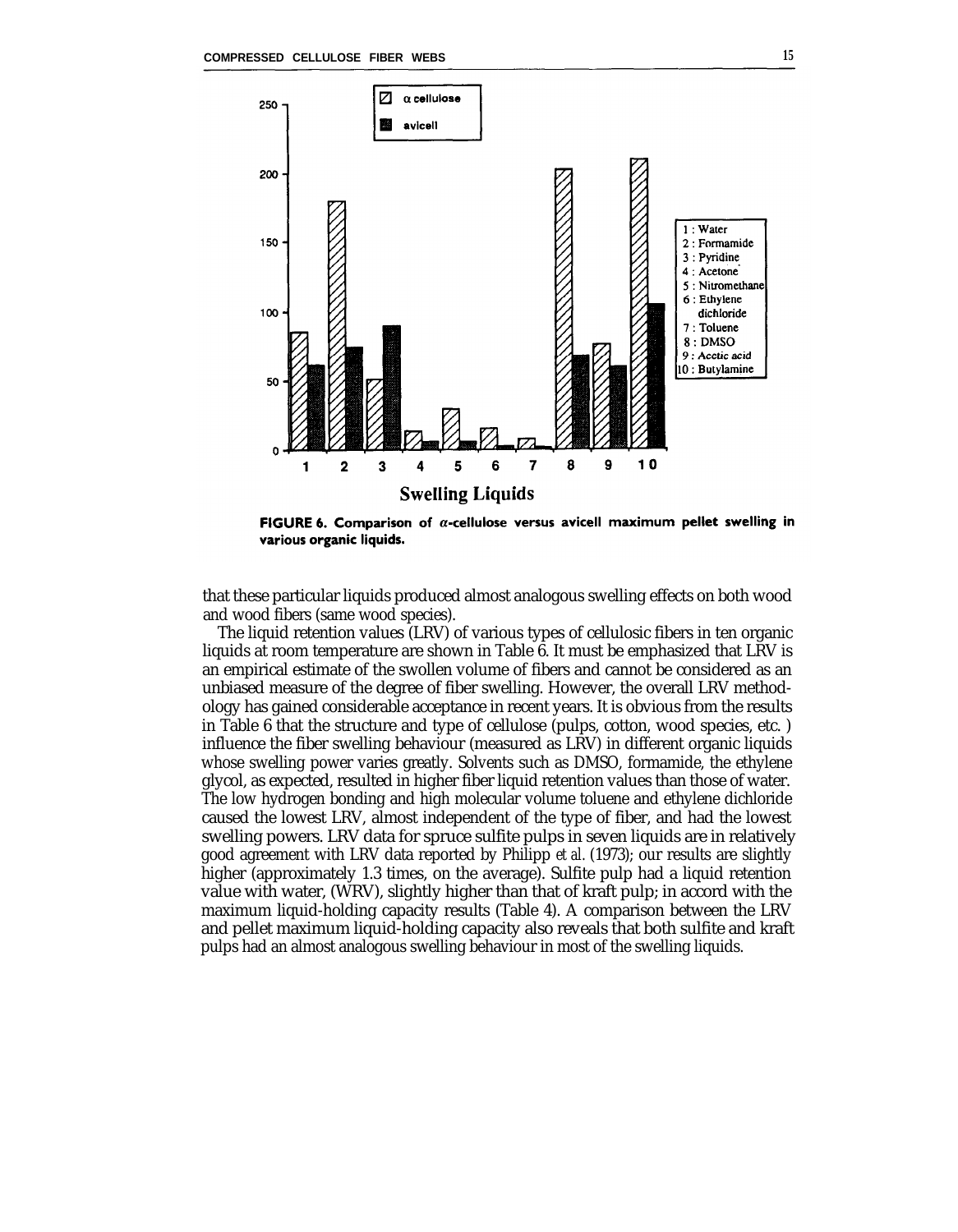| Reagent                                                                                                |                                                                                         | Swelling index                                                                                                          |
|--------------------------------------------------------------------------------------------------------|-----------------------------------------------------------------------------------------|-------------------------------------------------------------------------------------------------------------------------|
| (A)                                                                                                    | McKenzie (1956)<br>Oven-dry cellulose eucalypt $\alpha$ -pulp<br>Volume swelling (%)    | (Mercury dilatometer measurements)<br>Present work: commercial $\alpha$ -cellulose.<br>Thickness direction swelling (%) |
| Acetone<br>Ethanol<br>Water<br>Pyridine<br>Formamide                                                   | 27.6<br>42.0<br>117.6<br>120.0<br>133.2                                                 | 13.4<br>41.7<br>85.0<br>51.0<br>179.6                                                                                   |
| (B)                                                                                                    | Philipp et al. (1973)<br>Liquid retention values (max)<br>(1 h/20 °C)                   | (Swellability relative to that of water)<br>Present work: Max. liquid-holding<br>capacity (%), (24 h/23 °C)             |
| <b>DMSO</b><br>Formamide<br>Ethylene glycol<br>Water<br>Acetic acid<br>Pyridine<br>Methanol<br>Ethanol | Spruce sulfite pulp<br>192.0<br>134.9<br>133.3<br>100.0<br>71.4<br>68.3<br>52.4<br>50.8 | Spruce sulfite pulp<br>139.7<br>116.7<br>114.9<br>100.0<br>69.5<br>114.6<br>72.8<br>27.2                                |
| (C)                                                                                                    | Robertson (1970)<br>Caliper measurements of<br>immersed paper (%)                       | (Swellability relative to that of water)<br>Present work: filter paper (%)                                              |
| Acetone<br>Acetic acid<br>Water<br>Pyridine<br>Formamide<br><b>DMSO</b>                                | 2.6<br>44.7<br>100.0<br>100.0<br>136.8<br>189.5                                         | 9.0<br>78.6<br>100.0<br>127.3<br>156.7<br>183.5                                                                         |

TABLE 5. Swelling power of various reagents on cellulosic fibers

It was found that the time necessary to reach an apparent maximum LRV in most of the liquids was usually less than one hour, except for cotton fibers whose LRV were very low even after two hours of swelling. Generally, cotton swelled in most liquids very slowly possibly due to its higher degree of crystallinity (LRV for cotton was thus measured after 24 h of swelling). Overall, no general relation between LRV and the solvent parameters such as density, viscosity or surface tension was found. This is consistent with previous literature (Stamm and Tarkow, 1950; Philipp *et al.,* 1973). In addition, no clear correlations existed between LRV and any of the individual parameters commonly used to characterize cellulose interactions with organic liquid molecules such as dipole moment, dielectric constant, and solubility parameter. However, it appears that a moderate trend exists between LRV and liquid molar volume (MV), that is, in general, as the MV increases, the LRV decreases gradually, especially when a high MV is associated with a low hydrogen bonding capability (i.e. toluene).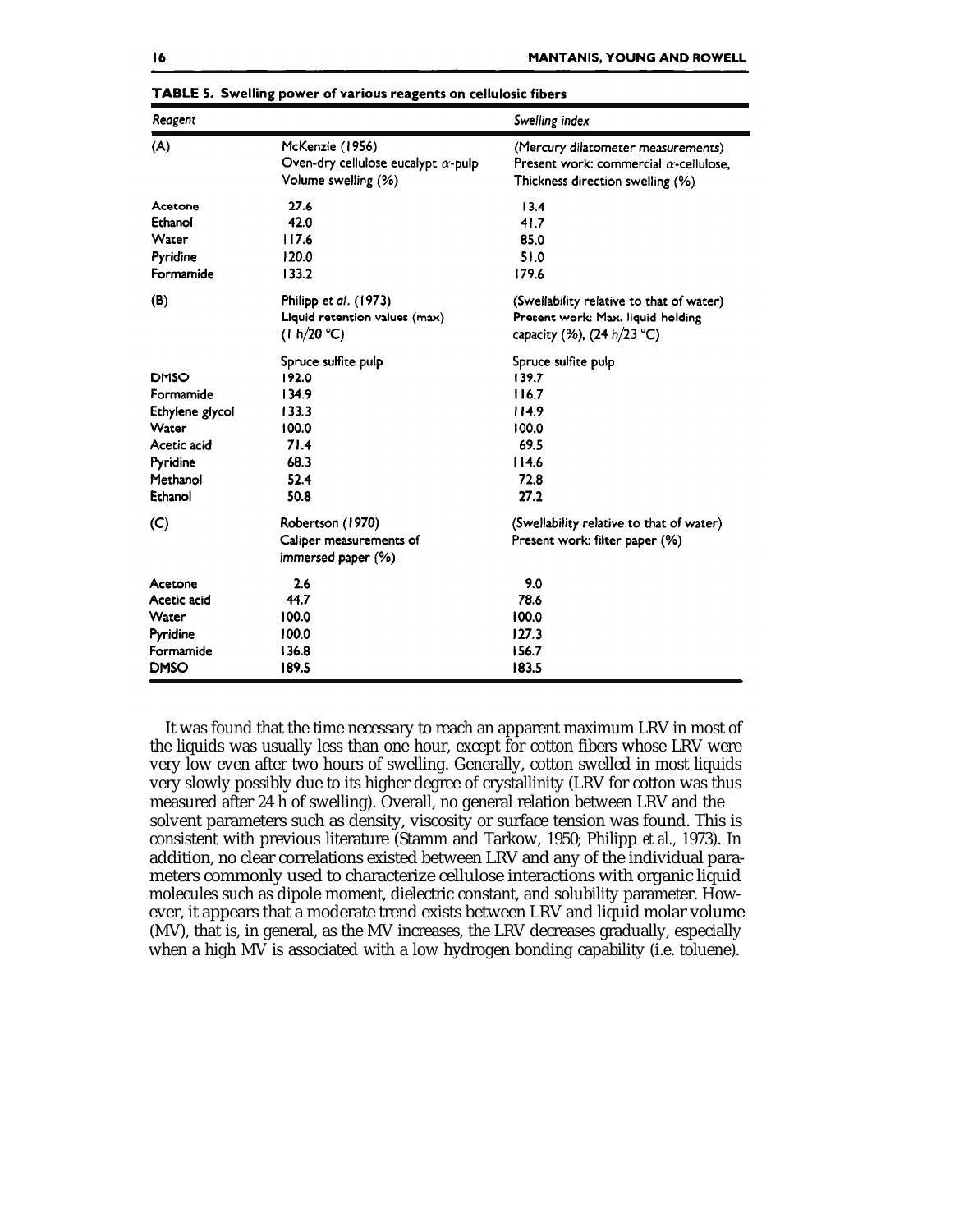

Maximum Tangential Swelling of Wood, (%)

FIGURE 7. Maximum tangential swelling of wood versus maximum fiber pellet swelling in various organic liquids (quaking aspen).

| Swelling liquid     | Spruce sulfite | <b>Spruce Kraft</b> | TMP   | Aspen fiber | Filter paper | Cotton |
|---------------------|----------------|---------------------|-------|-------------|--------------|--------|
| Water               | 97.4           | 92.4                | 58.6  | 64.9        | 75.2         | 42.3   |
| Methanol            | 76.8           | 61.3                | 35.1  | 44.0        | 24.1         | 16. I  |
| Ethanol             | 72.2           | 54.4                | 31.I  | 34.9        | 19.2         | 13.2   |
| Nitromethane        | 45.2           | 32.2                | 6.3   | 21.4        | 7.5          | 9.1    |
| Ethylene dichloride | 15.2           | 22.1                | IJ    | 1.3         | 1.5          | 3.1    |
| Toluene             | 27.0           | 24.9                | l.6   | 3.5         | 2.1          | 5.8    |
| <b>DMSO</b>         | 68.4           | 162.6               | 112.5 | 127.7       | 127.0        | 64.4   |
| Acetic acid         | 76.4           | 55.2                | 19.9  | 37.1        | 19.2         | 12.9   |
| Ethylene glycol     | 132.6          | 126.5               | 93.2  | 95.1        | 80.1         | 52.5   |
| Formamide           | 155.7          | 149.3               | 97.7  | 114.4       | 102.0        | 57.4   |

TABLE 6. LRV of cellulose fiber samples in various liquids (%), (swelling time 2 h/23 °C)

Also, a linear positive trend exists between LRV and solvent cohesive energy density (with the exception of water which has an extremely high CED). Indeed, all fibers used in this work had their highest LRV interactions with the high CED liquids such as DMSO, formamide, ethylene glycol, water, and methanol. Overall, no general relationship was found between LRV of various types of cellulose fibers and one single parameter of the swelling liquid; but rather the final LRV is determined mainly by the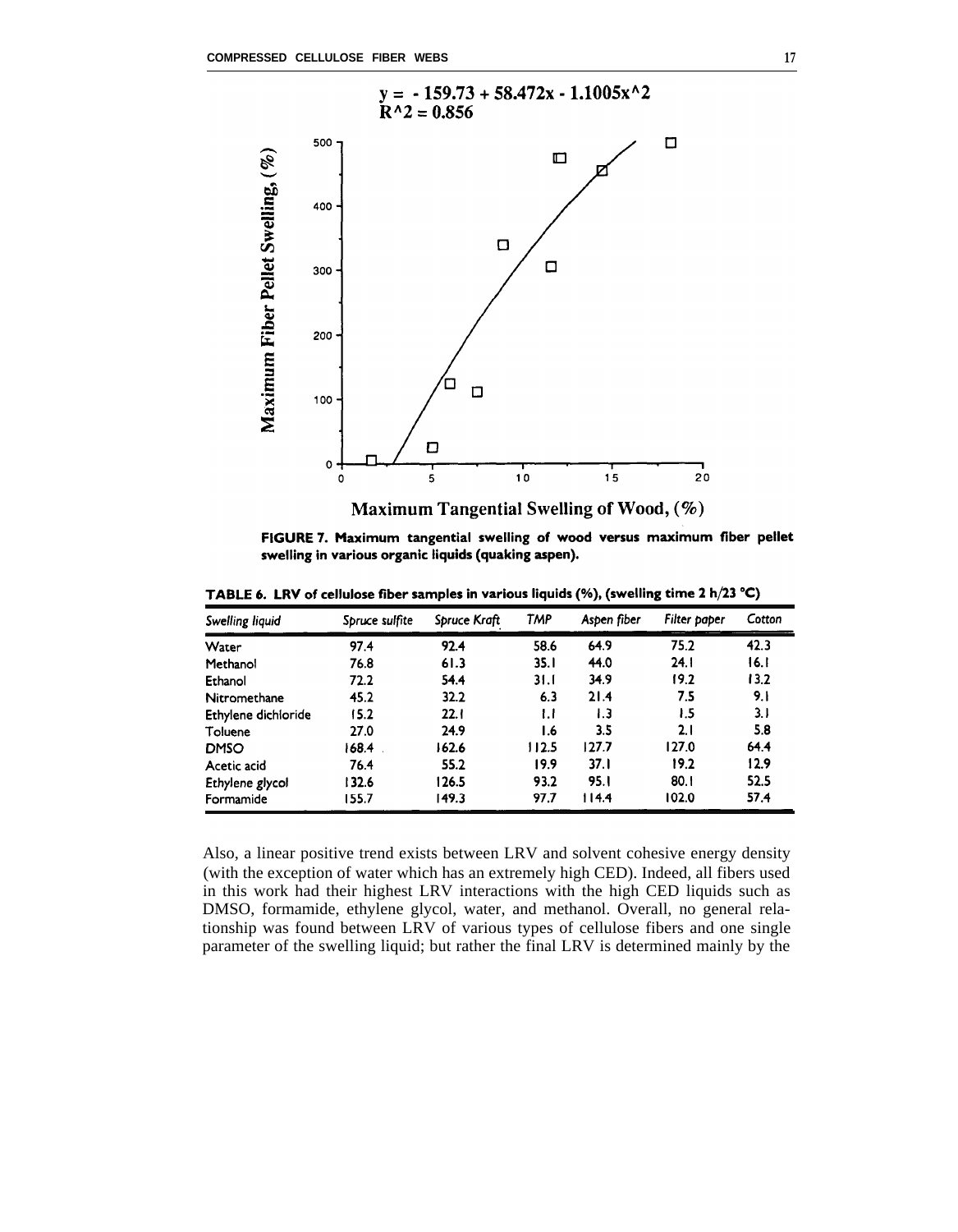interrelation between molar volume, hydrogen bonding capability, and cohesive energy density, and also is influenced by the molecular and morphological structure of the cellulose fiber.

#### **Effect of temperature on swelling of compressed fibers (Ea)**

Swelling rates, k, and activation energies, Ea, for fiber pellet swelling (TMP, sulfite pulp, aspen fiber, and filter paper) in several organic liquids are presented in Table 7. The calculation of activation energies was made for comparison purposes, but theoretically, fiber spring-back and uncurling in fiber pellet swelling do not involve chemical transition states; however the high  $R^2$  values obtained indicate significant dependence of fiber pellet swelling on temperature, and fiber pellet swelling appears to obey the classical Arrhenius equation (equation 1).

Figure 8 shows the rate of pellet swelling of a thermomechanical pulp fiber (loblolly pine) in methanol at three different temperatures. It is apparent that the rate increased almost three times from room temperature (23°C) to 60°C. The activation energy of swelling, Ea, was then calculated using the Arrhenius equation. In general, the Arrhenius plots showed strong linear correlations with high R 2 (Table 7).

Generally the swelling of the compressed fibers in ethanol and ethylene glycol had the highest dependences upon the temperature (Ea) while the fiber swelling in the low molar volume liquids such as water and methanol showed the lowest Ea. It should be stressed that the swelling rates in water, formamide, and methanol were extremely high, that is, pellet fiber swelling increases were almost instantaneous. It was also noted that the swelling rates of compressed disintegrated filter paper were the lowest in all the liquids investigated except in water.

The rate of compressed fiber swelling was mainly affected by the molecular size of the swelling liquid similar to what was observed for the wood swelling in several liquids (Mantanis *et al.,* 1994a, b, c). Future work on the swelling of compressed fibers in a more extensive series of organic solvents should provide additional information and a better understanding of the whole process. However, it has been noted that liquids with a molar volume greater than 100–110 cc are relatively inactive in wood pulp and cotton studies (Robertson, 1964). It is anticipated therefore that the temperature effect on such interactions would be of significant importance.

A polynomial trend was additionally found to exist between Ea of pellet swelling and cohesive energy density of the swelling liquid in filter paper (pure cellulose) (Fig. 9). The  $\mathbb{R}^2$  of this correlation was 0.631. This indicates that, in general, the lower the CED of the swelling liquid, the higher the Ea of paper pellet swelling. This result is in good agreement with Robertson's (1964) conclusion that, assuming that the CED of cellulose is high, the greater interactions of cellulose should result with liquids having the higher cohesive energies.

## SUMMARY AND CONCLUSIONS

Hydrogen bonding capability, molecular size, and cohesive energy density of the swelling liquid appeared to be the most important parameters in the swelling of various cellulosic fibers in organic liquids (compressed fiber systems). Correlations between cellulose, compressed fiber pellets, and wood swelling in the various liquids were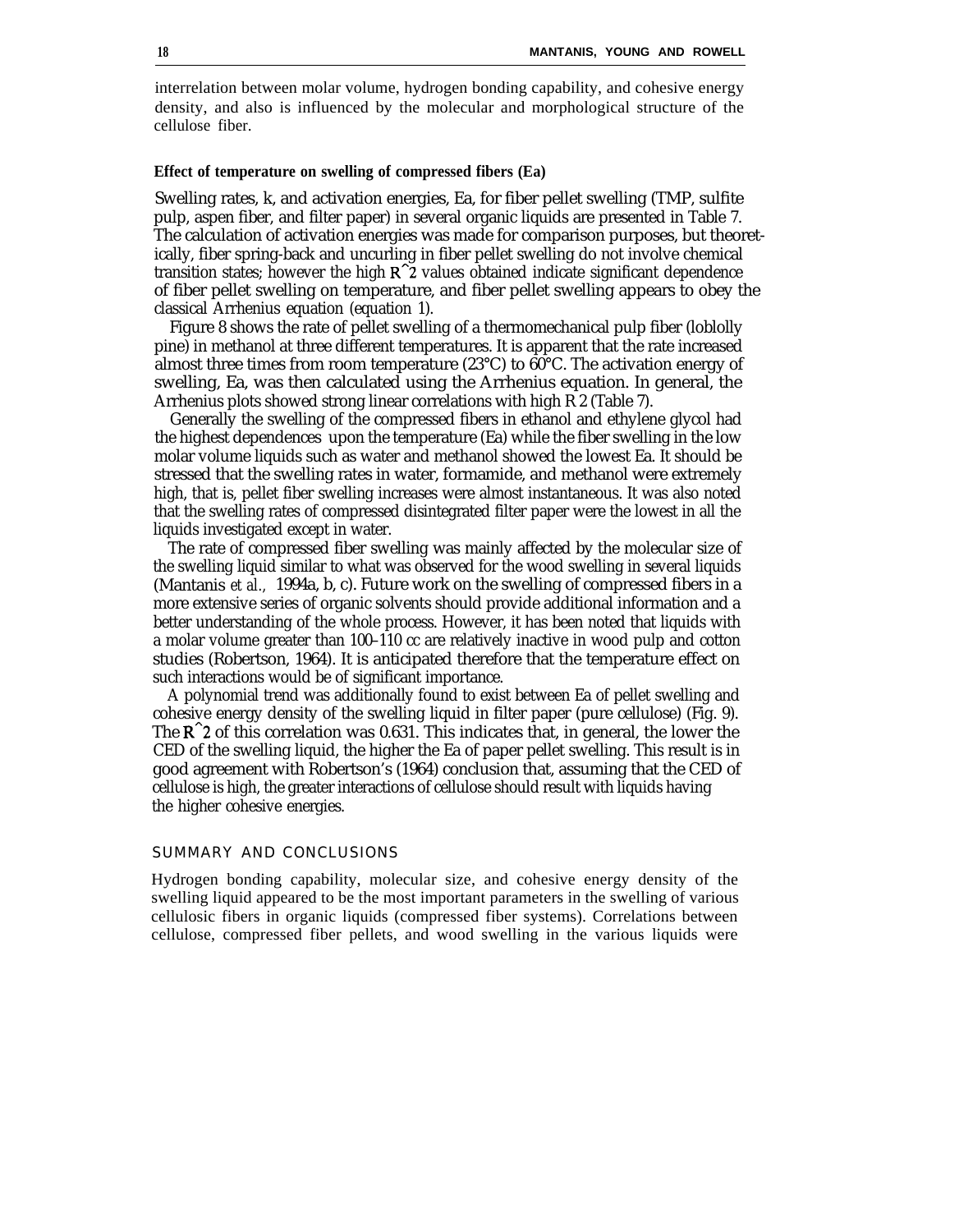|                 |                |                                                               | Thermomechanical |        | Sulfite                   |                                               |       | <b>Filter paper</b>                                               |      |       | Aspen fiber                |                                                  |       |
|-----------------|----------------|---------------------------------------------------------------|------------------|--------|---------------------------|-----------------------------------------------|-------|-------------------------------------------------------------------|------|-------|----------------------------|--------------------------------------------------|-------|
| Solvents        | Т              | k<br>(Celsius) (% min <sup>-1</sup> ) (KJ mol <sup>-1</sup> ) | Ea               | $R^2a$ | k                         | Ea<br>$(\% min^{-1})$ (K] mol <sup>-1</sup> ) | $R^2$ | k.<br>$(% )^{(1)}$ (% min <sup>-1</sup> ) (KJ mol <sup>-1</sup> ) | Ea   | $R^2$ | k                          | Ea<br>$(% \mathbb{R}^n)$ (KJ mol <sup>-1</sup> ) | $R^2$ |
| Water           | 23<br>40<br>60 | 4631.7<br>6433.9<br>7518.9                                    | 10.7             | 0.954  | 638.0<br>1264.5<br>2686.9 | 31.8                                          | 1.000 | 2769.1<br>4147.0<br>6055.4                                        | 17.3 | 0.999 | 3877.8<br>4707.5<br>6389.2 | 11.1                                             | 0.987 |
| Methanol        | 23<br>40<br>60 | 577.6<br>971.3<br>1509.3                                      | 21.3             | 0.996  | 324.6<br>585.4<br>1011.8  | 25.2                                          | 0.999 | 86.3<br>182.9<br>277.0                                            | 25.8 | 0.970 | 762.6<br>1534.4<br>2880.0  | 29.4                                             | 0.998 |
| Ethanol         | 23<br>40<br>60 | 5.5<br>27.8<br>120.4                                          | 68.3             | 0.998  | 3.5<br>10.0<br>34.4       | 50.6                                          | 0.999 | 0.63<br>2.8<br>22.0                                               | 78.8 | 0.994 | 4.8<br>48.1<br>215.6       | 84.1                                             | 0.982 |
| Ethylene glycol | 23<br>40<br>60 | 11.1<br>89.9<br>221.4                                         | 66.1             | 0.944  | 31.8<br>136.2<br>303.5    | 49.9                                          | 0.968 | 24.9<br>68.9<br>132.7                                             | 37.0 | 0.981 | 11.2<br>61.6<br>288.6      | 71.9                                             | 0.998 |
| Formamide       | 23<br>40<br>60 | 553.6<br>1745.8<br>2553.4                                     | 33.7             | 0.915  | 658.6<br>1324.5<br>2012.0 | 24.7                                          | 0.976 | 369.4<br>736.6<br>1169.5                                          | 25.5 | 0.984 | 609.4<br>1273.9<br>2307.7  | 29.5                                             | 0.994 |
| <b>DMSO</b>     | 23<br>40<br>60 | 167.3<br>524.1<br>1384.7                                      | 46.8             | 0.996  | 145.5<br>737.2<br>1519.6  | 51.8                                          | 0.948 | 90.2<br>348.9<br>669.9                                            | 44.3 | 0.956 | 345.3<br>1268.2<br>2765.3  | 46.0                                             | 0.976 |

TABLE 7. Swelling rates (k) and activation energies (Es) for the swelling of compressed fibers in several organic liquids

 ${}^{a}R^{2}$  = square of regression coefficient for Arrhenius plots.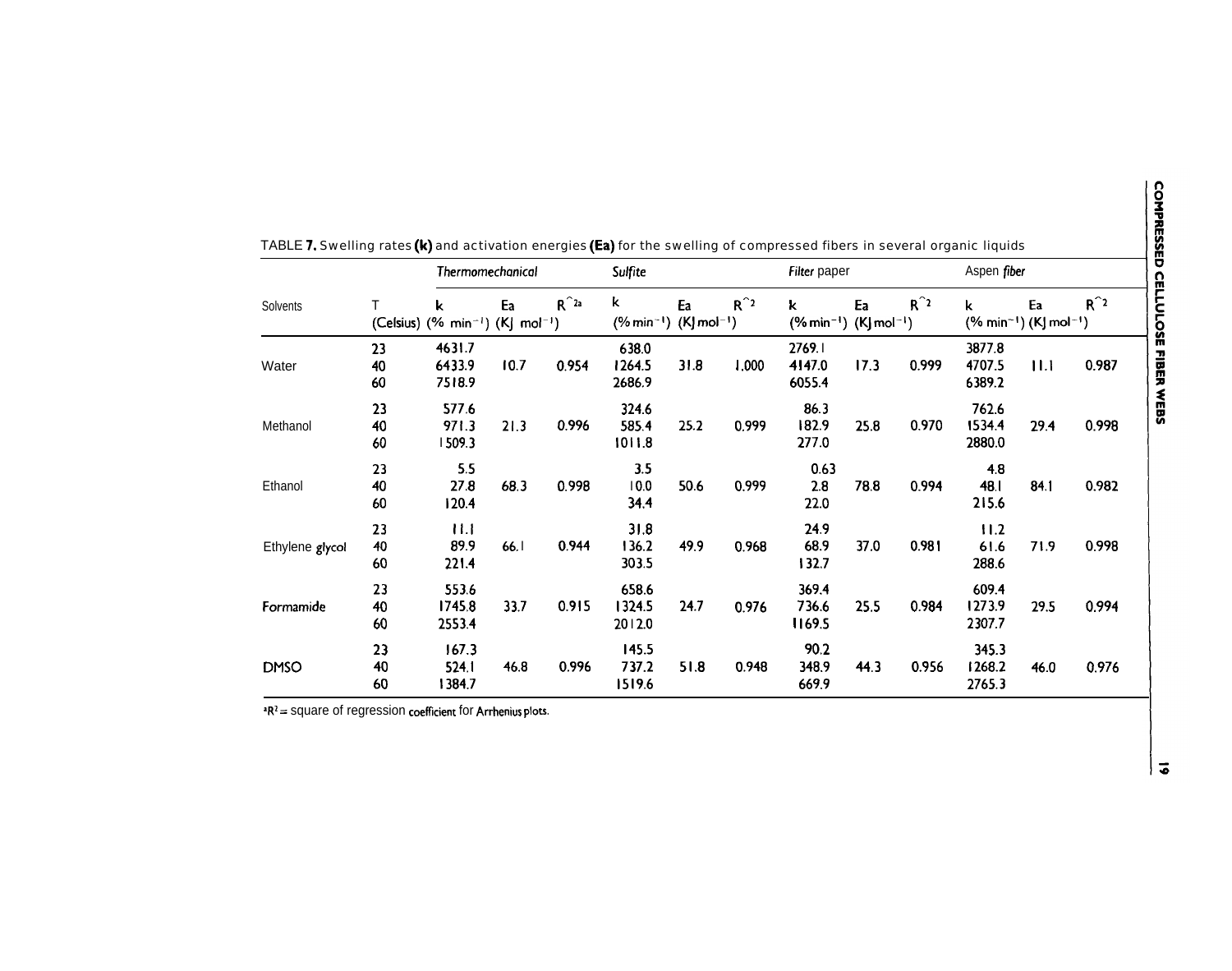

FIGURE 8. Thermomechanical pulp pellet swelling in methanol at various temperatures.



FIGURE 9. Ea of filter paper pellet swelling versus solvent cohesive energy density.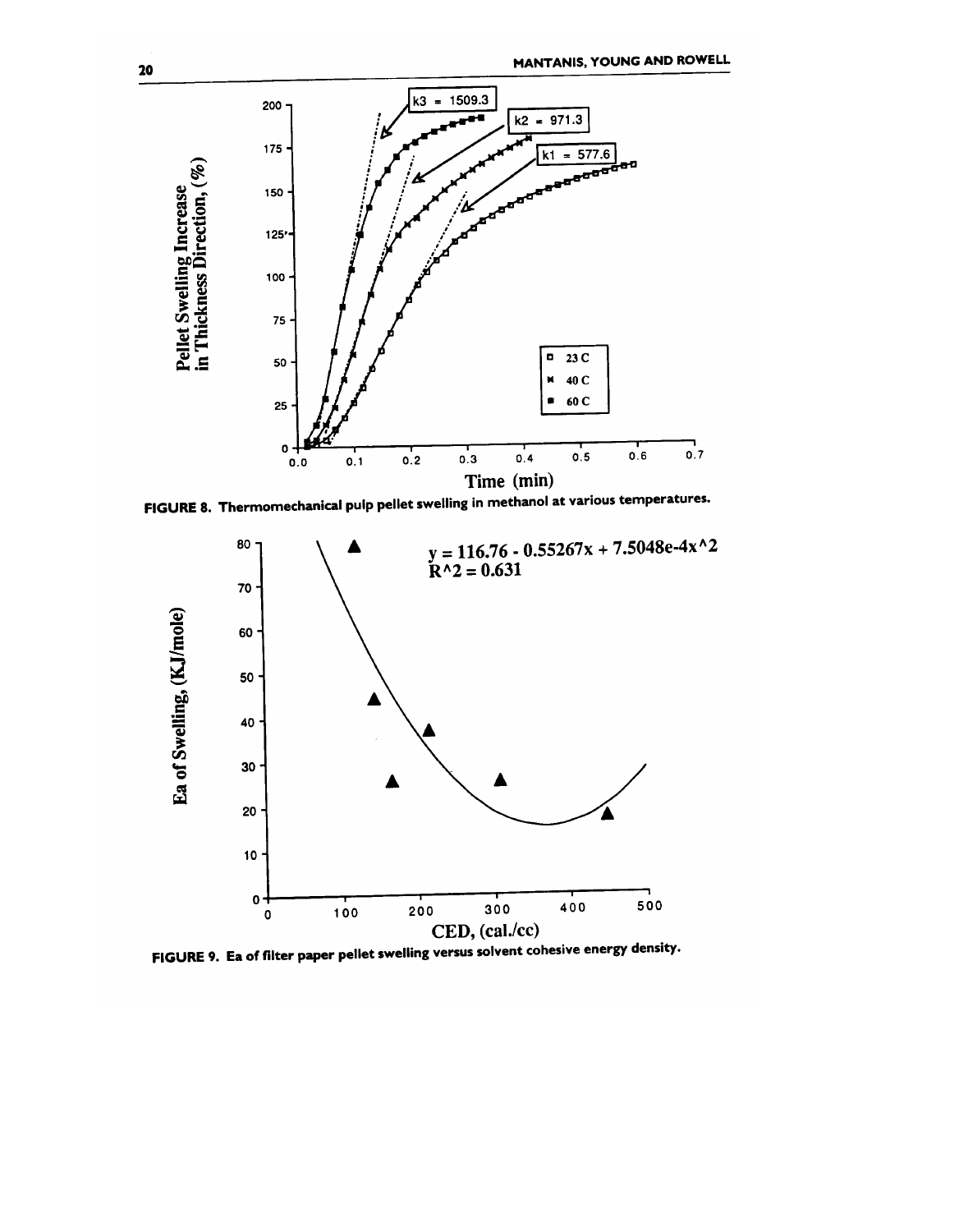generally quite good. It was also found that the temperature had a large influence on the rate of swelling of four types of compressed fibers in several solvents. Activation energies (Ea) for the compressed fiber swelling in six liquids were evaluated with a computerized LVDT. Ea was linearly correlated with the solvent molar volume.

# ACKNOWLEDGEMENTS

The authors thank Professor Ferencz Denes for his assistance. The special help of the Instrumentation Laboratory people such as Mr Dick Kinney, Mr David Simpson, and Mr Steve Hankel of the USDA Forest Products Laboratory at Madison, Wisconsin, is also gratefully acknowledged.

## REFERENCES

- Aggebrandt, L. and Samuelsson, O. (1964) Penetration of water-soluble polymers into cellulose fibers. J. Appl. Polym. Sci. 8, 2801-2812.
- Bottcher, C. J. F. (1952) Theory of electrical polarization. Elsevier Pub, NY.
- Chitumbo, K., Brown, W. and De Ruvo, A. (1974) Swelling of cellulosic gels. J. Polym. Sci. Symp. 47, 261-268.
- Fernandez, E. O. (1994) Low temperature pulping and differences between acidic and basic pulps, MS thesis, Department of Forestry, University of Wisconsin, Madison, WI, USA.
- Hopner, T., Jayme, G. and Ulrich, J. C. (1955) Determination of the water retention (swelling value) of pulps. Das Papier 9(19/20), 476-482.
- Kress, O. and Bialkowsky, H. (1931) Some chemical and physical observations on hydration. Paper Trade J. 23, 219-228.
- Lieberman, E. P. (1962) Quantification of the hydrogen bonding parameter. Official Digest 34,  $30 - 50.$
- Mantanis, G. I., Young, R. A. and Rowell, R. M. (1994a) Swelling of wood. Part I. Swelling in water. Wood Sci. Technol. 28, 119-134.
- Mantanis, G. I., Young, R. A. and Rowell, R. M. (1994a) Swelling of wood. Part II. Swelling in organic liquids. Holzforchung (in-press).
- Mantanis, G. I., Young, R. A. and Rowell, R. M. (1994b) Swelling of wood. Part III. Effect of temperature and extractives on rate and maximum swelling. *Holzforchung* (in press).
- McKenzie, A. W. (1956) The structure and properties of paper. Part VI. The effect of swelling pretreatments on interfibre bonding capacity. Aust. J. Appl. Sci. 7, 35-41.
- McKenzie, A. W. and Higgins, H. G. (1960) The structure and properties of paper. Appita  $14(3)$ ,  $128-135$ .
- Moore, A. T., Scott, L. W., de Gury, I. V. and Rollins, M. L. (1950) The swelling of cotton in water. Text. Res. J. 20, 620-631.
- Nayer, A. N. and Hossfeld, R. L. (1949) Hydrogen bonding and the swelling of wood in various organic liquids. J. Am. Chem. Soc. 71, 2852-2855.
- Neale, S. M. (1929) Swelling of fibers in organic liquids. J. Text. Inst. 20, 373-376.
- Pauling, L. (1950) Nature of the chemical bond. Cornell Univ. Press, Ithaca, NY.
- Philipp, B., Schleicher, H. and Wagenknecht, W. (1973) The influence of cellulose structure on the swelling of cellulose in organic liquids. J. Polym. Sci. Symp. 42, 1531-1543.
- Robertson, A. A. (1964) Cellulose-liquid interactions. Pulp Paper Mag. Canada 65, 171-178.
- Robertson, A. A. (1970) Interactions of liquids with cellulose. Tappi 53(7), 1331-1339.
- Scallan, A. M. (1977) The accommodation of water within pulp fibers. Trans. Symp. on Fiber-Water Interactions in Papermaking. Tech. Div., Brit. Paper, and Board Ind. Fed., London. pp. 9-29.